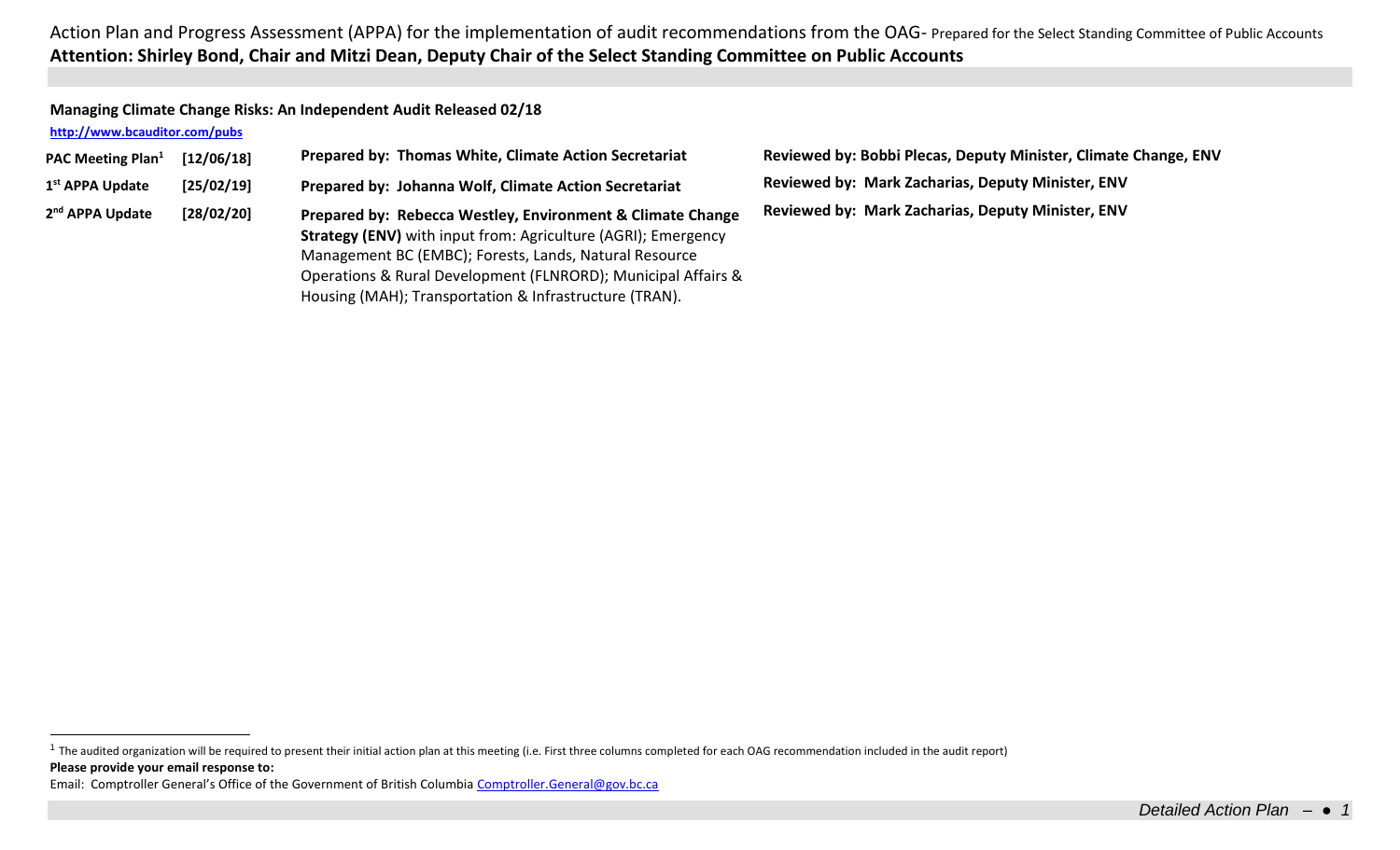| Rec. #<br>Accepted?<br>Yes / $No2$ | <b>OAG</b><br><b>Recommendations</b> | Actions Planned & Target Date(s) <sup>3</sup>                                       | Assessment of Progress to date <sup>4</sup> and Actions Taken <sup>5</sup><br>(APPA update)                |
|------------------------------------|--------------------------------------|-------------------------------------------------------------------------------------|------------------------------------------------------------------------------------------------------------|
|                                    | Undertake a province-wide            | The Climate Action Secretariat (CAS) is leading a province-wide climate risk        | <b>Progress Assessment: Substantially Implemented</b>                                                      |
| Yes                                | risk assessment that                 | assessment that will produce a framework for and a strategic assessment of          | <b>Actions Taken &amp; Discussion:</b>                                                                     |
|                                    | integrates existing risk             | climate-related risks that can be used to prioritize adaptation responses across    | A Preliminary Strategic Climate Risk Assessment for B.C. was completed and released publicly in July 2019. |
|                                    | assessment work and                  | government. The assessment enables government to compare different climate-         | CAS will continue to work with partners to build on this work to develop scalable climate risk assessment  |
|                                    | provides the public with an          | related risks, and compare those with other risks, to develop proportional          | approaches that integrate Indigenous perspectives and provide useful information to inform climate         |
|                                    | overview of key risks and            | responses to priority risks, and to identify potential situations where current     | adaptation actions. Amendments to the Climate Change Accountability Act in 2019 require the Minister to    |
|                                    | priorities.                          | response capacity may be exceeded. Findings will be consistent with risk disclosure | publicly report on a determination of climate change risks every five years, and actual and proposed       |
|                                    |                                      | standards, provincial risk management policy, and the framework can be used to      | actions to manage those risks annually.                                                                    |
|                                    |                                      | iterate the assessment in the future. Target Date: Preliminary Assessment -         |                                                                                                            |
|                                    |                                      | Complete. Updated Risk Assessment due in 2025 and then every 5 years.               |                                                                                                            |
| -2                                 | Create an adaptation plan            | CAS will develop and publish a provincial adaptation strategy in 2020 that will     | <b>Progress Assessment: Partially Implemented</b>                                                          |
| Yes                                | for B.C. that:                       | address the points in the recommendation. Public consultation is scheduled to       | <b>Work Underway:</b>                                                                                      |
|                                    | Clearly outlines                     | begin June 2019. Target Date: Fall 2020                                             | The CleanBC plan commits government to develop a Climate Preparedness and Adaptation Strategy to be        |
|                                    | government's                         |                                                                                     | released in 2020. CAS is engaging with ministry partners, Indigenous communities and organizations, local  |
|                                    | priorities, roles and                |                                                                                     | governments, and others to receive input on strategy development and identify areas for integration with   |
|                                    | responsibilities, and                |                                                                                     | existing adaptation planning. The first phase of public engagement on the strategy occurred November       |
|                                    | timelines                            |                                                                                     | 2019 to January 2020. CAS is preparing a discussion paper for public release in spring 2020 for the second |
|                                    | Identifies the                       |                                                                                     | phase of engagement.                                                                                       |
|                                    | necessary resources                  |                                                                                     |                                                                                                            |
|                                    | for implementation                   |                                                                                     |                                                                                                            |
|                                    | Integrates with                      |                                                                                     |                                                                                                            |
|                                    | existing adaptation                  |                                                                                     |                                                                                                            |
|                                    | planning at the                      |                                                                                     |                                                                                                            |
|                                    | ministry level                       |                                                                                     |                                                                                                            |

#### **Please provide your email response to:**

 $\overline{a}$ 

Email: Comptroller General's Office of the Government of British Columbia [Comptroller.General@gov.bc.ca](mailto:Comptroller.General@gov.bc.ca)

<sup>&</sup>lt;sup>2</sup> For each recommendation, the audited organization should state whether they have accepted the recommendation and plan to implement it fully by typing either "Yes" or "No" under the number of the recommendation.

<sup>&</sup>lt;sup>3</sup> Target date is the date that audited organization expects to have "fully or substantially implemented" the recommendation. If several actions are planned to implement one recommendation, indicate target dates for each <sup>4</sup>The Select Standing Committee on Public Accounts (PAC) will request that the audited organization provide a yearly update (i.e completed "Assessment of Progress and Actions Taken" column) until all recommendations are f addressed to the satisfaction of the PAC. This is for the APPA update.

<sup>&</sup>lt;sup>5</sup> This action plan and the subsequent updates have not been audited by the OAG. However, at a future date that Office may undertake work to determine whether the entity has implemented the recommendations. The results of reported in a separate report prepared by the OAG.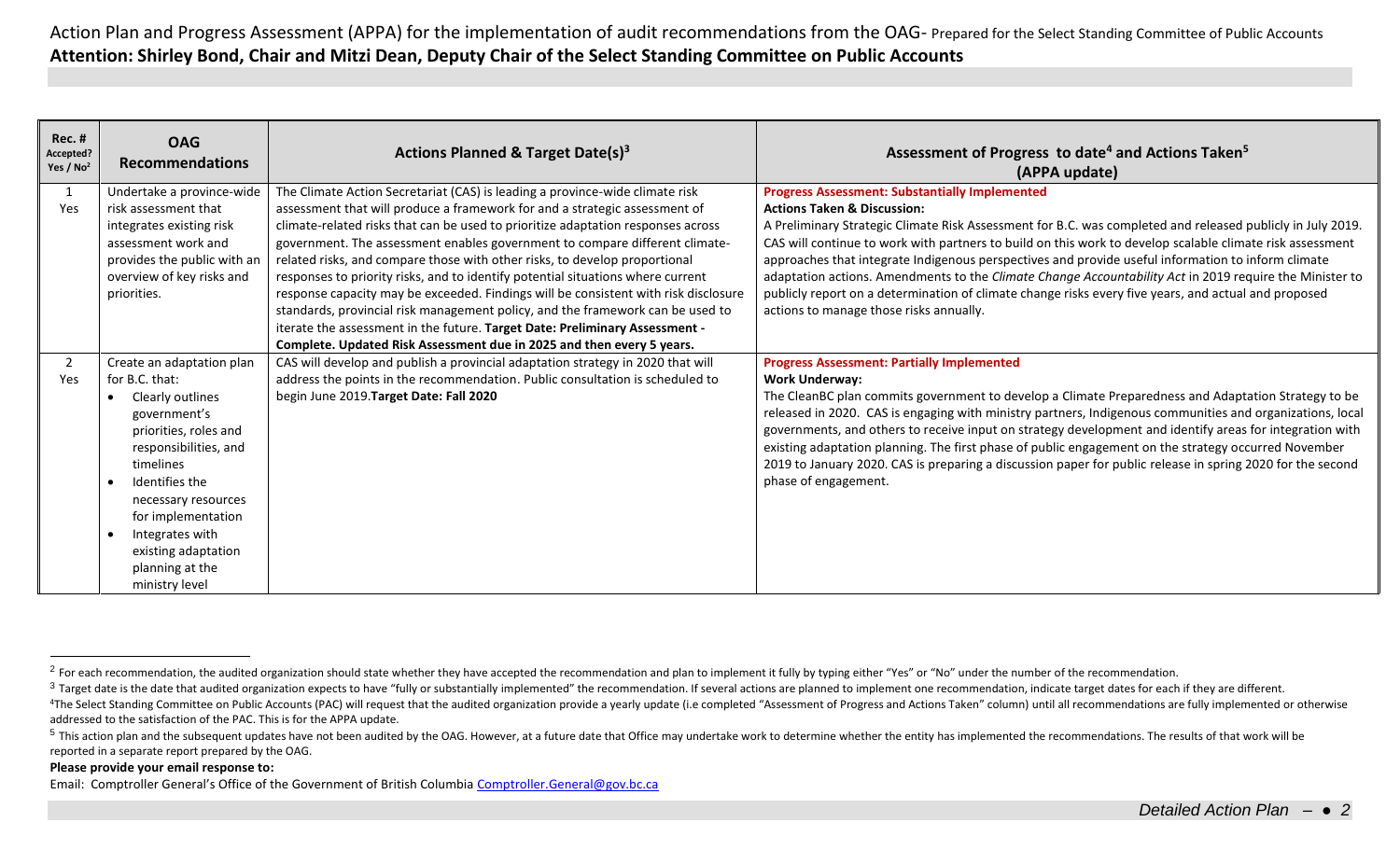|          | Includes solutions for<br>obstacles identified<br>through the audit<br>Clearly outlines how<br>government will work<br>with local<br>governments and<br>include them in its<br>development<br>Clearly outlines how<br>government will work<br>with first nations, and<br>include them in its<br>development<br>Includes a<br>requirement to<br>refresh every five<br>years. |                                                                                                                                                                                                                                                                                                                                                                                                                                                                                                                                                                                                                                                                                                                                                                                                                                                                                                                                                                                                                                                                                                                                                                                                                                                                                                                                                                       |                                                                                                                                                                                                                                                                                                                                                                                                                                                                                                                                                                                                                                                                                                                                                                                                                                                                                                                                                                                                                                                                                                                                                                                                                                                                                                                                                                                                                                                                                                                                                                                                                                                                                                         |
|----------|-----------------------------------------------------------------------------------------------------------------------------------------------------------------------------------------------------------------------------------------------------------------------------------------------------------------------------------------------------------------------------|-----------------------------------------------------------------------------------------------------------------------------------------------------------------------------------------------------------------------------------------------------------------------------------------------------------------------------------------------------------------------------------------------------------------------------------------------------------------------------------------------------------------------------------------------------------------------------------------------------------------------------------------------------------------------------------------------------------------------------------------------------------------------------------------------------------------------------------------------------------------------------------------------------------------------------------------------------------------------------------------------------------------------------------------------------------------------------------------------------------------------------------------------------------------------------------------------------------------------------------------------------------------------------------------------------------------------------------------------------------------------|---------------------------------------------------------------------------------------------------------------------------------------------------------------------------------------------------------------------------------------------------------------------------------------------------------------------------------------------------------------------------------------------------------------------------------------------------------------------------------------------------------------------------------------------------------------------------------------------------------------------------------------------------------------------------------------------------------------------------------------------------------------------------------------------------------------------------------------------------------------------------------------------------------------------------------------------------------------------------------------------------------------------------------------------------------------------------------------------------------------------------------------------------------------------------------------------------------------------------------------------------------------------------------------------------------------------------------------------------------------------------------------------------------------------------------------------------------------------------------------------------------------------------------------------------------------------------------------------------------------------------------------------------------------------------------------------------------|
|          | Provide staff with a                                                                                                                                                                                                                                                                                                                                                        | Ministries within the scope of the audit have been exploring ways to incorporate                                                                                                                                                                                                                                                                                                                                                                                                                                                                                                                                                                                                                                                                                                                                                                                                                                                                                                                                                                                                                                                                                                                                                                                                                                                                                      | <b>Progress Assessment: Substantially Implemented</b>                                                                                                                                                                                                                                                                                                                                                                                                                                                                                                                                                                                                                                                                                                                                                                                                                                                                                                                                                                                                                                                                                                                                                                                                                                                                                                                                                                                                                                                                                                                                                                                                                                                   |
| 3<br>Yes | continuing education<br>program on climate<br>change impacts and<br>adaptation.                                                                                                                                                                                                                                                                                             | climate adaptation into the overall Ministry learning goals, and to support staff in<br>continued education on climate change. All staff are encouraged to take Pacific<br>Institute for Climate Solutions Climate Insights 101 course, or equivalent.<br><b>Target Date: Ongoing</b><br><b>Specific actions include:</b><br>AGRI: Staff are encouraged to take the Environmental Farm Plan Program's<br>training on climate adaptation; and attend workshops on climate adaptation<br>hosted by professional associations (e.g. BC Institute of Agrologists, Planning<br>Institute, etc.).<br>ENV: CAS have engaged the Pacific Institute for Climate Solutions (PICS) and Simon<br>Fraser University's Adaptation to Climate Change Team (SFU ACT) to scope<br>opportunities for continuing education for professionals, including staff. CAS have<br>secured funding from Natural Resources Canada (NRCan) for three years of funding<br>through the Building Resilience and Adaptation Capacity and Expertise (BRACE)<br>program.<br><b>EMBC:</b> Established a Training and Exercise Working Group (TEWG) to lead cross-<br>ministry coordination and collaboration related to emergency management<br>exercises and Leverage learning opportunities from Indigenous knowledge holders<br>about the impact climate change is having on First Nation communities. | <b>Actions Taken &amp; Discussion:</b><br>Since 2018, over 150 AGRI staff have received adaptation training through various ministry lead and<br>supported initiatives. ~50% of FLNRORD work units have 50% of staff having completed Climate<br>Insights 101 and other climate change related training.<br>A one-hour climate adaptation training module was delivered by AGRI's climate action team on<br>January 14, 2020. Over 65 staff attended the training, which also included a summary of the<br>Preliminary Strategic Climate Risk Assessment.<br>AGRI supported the development of a four-part agricultural climate adaptation education series<br>delivered by the BC Agricultural Climate Adaptation Research Network (ACARN) in February and March<br>of 2019. Ministry staff were encouraged to attend in-person and access the recordings of the seminars<br>as continued education. https://www.bcacarn.com/educationseries/<br>The scoping study by PICS and SFU ACT is complete.<br>$\bullet$<br>The Inspiring Climate Action: BC Professionals Adaptation Network project (2019-2021) is intended to<br>increase the Province's capacity to adapt to climate change by enhancing the knowledge and skills of<br>professionals, through climate change adaptation continuing professional development and<br>participation in a professional learning community. This project is lead by Royal Roads University and<br>co-funded by the NRCan BRACE program and CAS.<br>The TEWG is established and is currently actioning emergency management training gaps from an all of<br>government approach. The current focus of the TEWG is the development of the next major full- scale |

#### **Please provide your email response to:**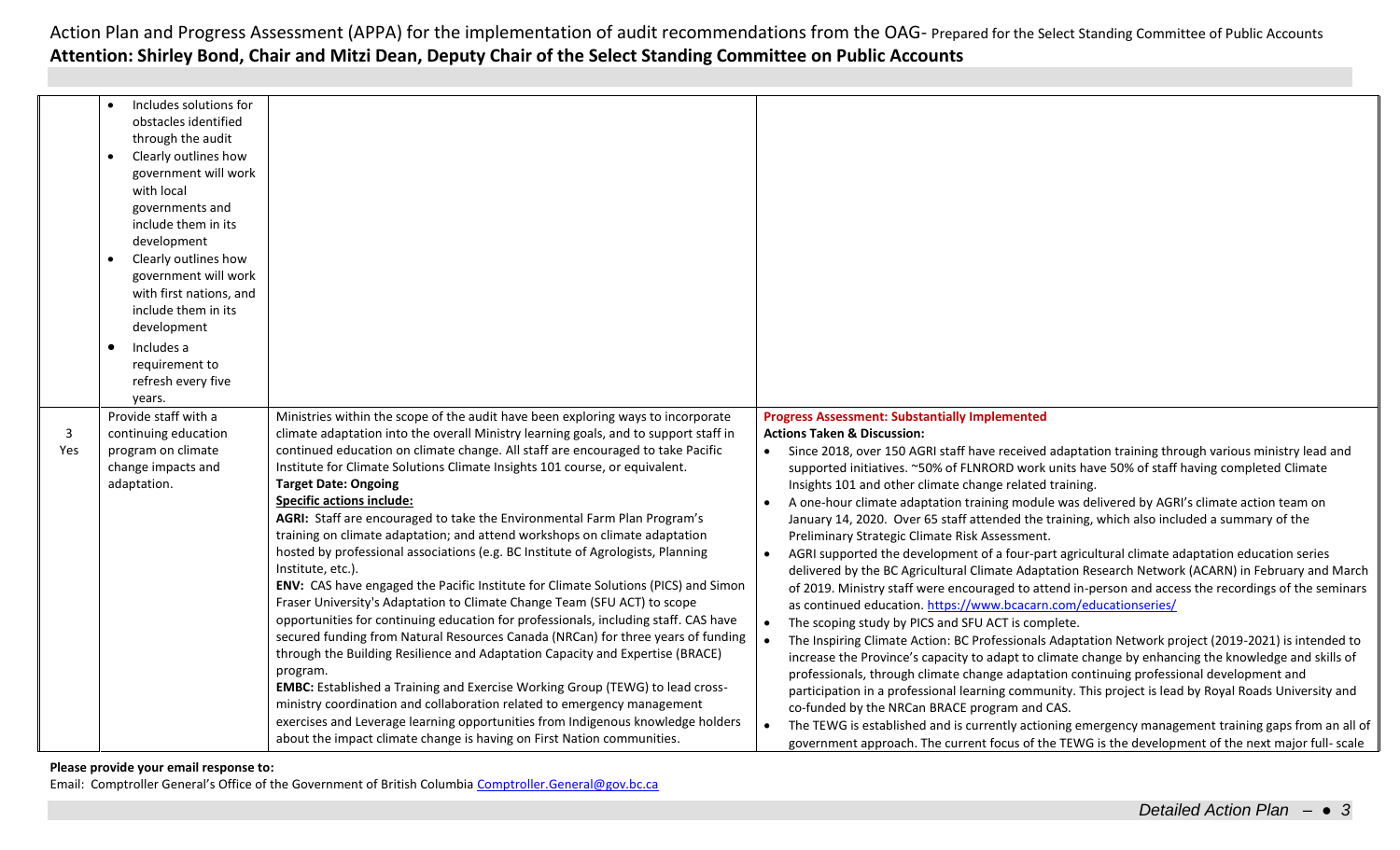|          |                                                                                                                                                                                                                | TRAN: has supported and provided education on climate change impacts,<br>adaptation and new ministry policy to various ministry staff groups. Going forward<br>these may be developed for distribution to a wider ministry audience.                                                                                                                                                                                                                                                                                                                                                                                                                                                                                                                                                                                                                                                                                                                                                                                                                                                                                                                                                          | earthquake exercise planned for 2020 (Exercise Coastal Response). The scope and scale of emergencies<br>and disasters is increasing, requiring greater focus on validating plans and procedures for climate<br>change impacts supported through robust training and exercises.<br>EMBC has been able to develop strong relationships with Indigenous knowledge holders who are often<br>willing to share their knowledge with staff.<br>TRAN Climate Change Technical Circular engineering adaptation policy has been revised and<br>redistributed to staff and provided on public ministry website (completed March 2019).                                                                                                                                                                                                                                                                                                                                                                                                                                                                                                                                                                                                                                                                                                                                                                                                                                                                                                                                                                                                                                                                                                                                                                                                                                                                                                                                                                                                                                                                                                                                                                                                                                                                                                                                                                                                            |
|----------|----------------------------------------------------------------------------------------------------------------------------------------------------------------------------------------------------------------|-----------------------------------------------------------------------------------------------------------------------------------------------------------------------------------------------------------------------------------------------------------------------------------------------------------------------------------------------------------------------------------------------------------------------------------------------------------------------------------------------------------------------------------------------------------------------------------------------------------------------------------------------------------------------------------------------------------------------------------------------------------------------------------------------------------------------------------------------------------------------------------------------------------------------------------------------------------------------------------------------------------------------------------------------------------------------------------------------------------------------------------------------------------------------------------------------|----------------------------------------------------------------------------------------------------------------------------------------------------------------------------------------------------------------------------------------------------------------------------------------------------------------------------------------------------------------------------------------------------------------------------------------------------------------------------------------------------------------------------------------------------------------------------------------------------------------------------------------------------------------------------------------------------------------------------------------------------------------------------------------------------------------------------------------------------------------------------------------------------------------------------------------------------------------------------------------------------------------------------------------------------------------------------------------------------------------------------------------------------------------------------------------------------------------------------------------------------------------------------------------------------------------------------------------------------------------------------------------------------------------------------------------------------------------------------------------------------------------------------------------------------------------------------------------------------------------------------------------------------------------------------------------------------------------------------------------------------------------------------------------------------------------------------------------------------------------------------------------------------------------------------------------------------------------------------------------------------------------------------------------------------------------------------------------------------------------------------------------------------------------------------------------------------------------------------------------------------------------------------------------------------------------------------------------------------------------------------------------------------------------------------------------|
| 4<br>Yes | Work with local<br>government and other<br>stakeholders to assess the<br>effectiveness of existing<br>tools and resources for<br>local governments and<br>agricultural producers and<br>act on their findings. | Complete the assessment process underway of Regional Adaptation Strategies<br>(RAS) supported by AGRI's Climate Adaptation Program (2013-2018). Target Date:<br>Complete (*revised from 2019 APPA)<br>Update and refine climate adaptation tools and resources on an ongoing basis as<br>part of the project management and evaluation cycle. Target Date: 2018-2023<br>For new RAS supported under the Canadian Agricultural Partnership (2018-2023),<br>conduct a similar process to review and assess effectiveness of tools and resources<br>supported under the Program. Target Date: 2022/2023<br>Prepare a plan to conduct a scan of local government tools, resources, programs<br>and projects on climate adaptation (BC Climate Action Toolkit). Review plan with<br>Green Communities Committee (GCC) (a joint UBCM -Province committee) and<br>obtain endorsement. Target Date: Complete (*revised from 2019 APPA)<br>Continue to work with stakeholders on updating existing materials. Update existing<br>or develop new tools and resources for local government, based on gap analysis<br>conducted in recommendation 15. Target Date: Fall 2020 (*revised from 2019<br>APPA) | <b>Progress Assessment: Substantially Implemented</b><br><b>Actions Taken &amp; Discussion:</b><br>AGRI through the BC Agriculture & Food Climate Action Initiative, has assessed progress of the<br>implementation of Regional Adaptation Strategies in Delta, the Peace, the Fraser Valley, the Okanagan,<br>and the Cariboo. This process was done in consultation with local governments, agricultural<br>associations, and producers and assessed the progress of strategies that were identified as high<br>priorities in the original plan and prioritize areas of focus for the future.<br>New Regional Adaptation Strategies for Bulkley-Nechako & Fraser-Fort George, and Kootenay &<br>Boundary were completed in the summer of 2019.<br>AGRI's Climate Change Adaptation Program has funded 18 regional "BC Farm & Ranch Wildfire<br>Preparedness Workshops" since 2018. The workshops are aimed at agricultural producers, wildfire<br>response and emergency personnel, and local government representatives. Locations of workshops<br>held in 2019-20 include McBride, Prince George, 100 Mile House, Keremeos, Merritt, Salmon Arm,<br>Tarrys, and Comox Valley.<br>MAH received financial support and endorsement from the GCC for its plan to update the web-based<br>'BC Climate Action Toolkit'. The Toolkit is intended to support local government climate action.<br>Work underway:<br>• A RAS for Vancouver Island is under development and completion is anticipated for summer 2020.<br>• The 'BC Climate Action Toolkit' for local government is scheduled to go live in Fall 2020. The Toolkit<br>reflects the results of consultations and research and includes case study examples of adaptation<br>initiatives that could be undertaken by local governments. Updates will reflect new approaches to<br>reducing GHG emissions and developing more resilient communities. In support of this effort, MAH has<br>been consulting with the Federal government, other provincial ministries and agencies, local<br>government and academic institutions as well as several associations and groups to identify potential<br>tools to assist local governments in taking action to address climate change. Ongoing updates of the<br>Toolkit are anticipated in response to feedback received from users, changes and advancements in the<br>field, and as the work associated with Rec #15 is completed. |
| 5        | Consider climate change                                                                                                                                                                                        | Ministries within the scope of the audit have been considering climate change                                                                                                                                                                                                                                                                                                                                                                                                                                                                                                                                                                                                                                                                                                                                                                                                                                                                                                                                                                                                                                                                                                                 | <b>Progress Assessment: Partially Implemented</b>                                                                                                                                                                                                                                                                                                                                                                                                                                                                                                                                                                                                                                                                                                                                                                                                                                                                                                                                                                                                                                                                                                                                                                                                                                                                                                                                                                                                                                                                                                                                                                                                                                                                                                                                                                                                                                                                                                                                                                                                                                                                                                                                                                                                                                                                                                                                                                                      |
| Yes      | adaptation in its                                                                                                                                                                                              | adaptation in their legislation, regulation, approvals and permitting processes.                                                                                                                                                                                                                                                                                                                                                                                                                                                                                                                                                                                                                                                                                                                                                                                                                                                                                                                                                                                                                                                                                                              | <b>Actions Taken &amp; Discussion:</b>                                                                                                                                                                                                                                                                                                                                                                                                                                                                                                                                                                                                                                                                                                                                                                                                                                                                                                                                                                                                                                                                                                                                                                                                                                                                                                                                                                                                                                                                                                                                                                                                                                                                                                                                                                                                                                                                                                                                                                                                                                                                                                                                                                                                                                                                                                                                                                                                 |
|          | legislation, regulation,                                                                                                                                                                                       | Ministries are identifying opportunities to incorporate climate change adaptation                                                                                                                                                                                                                                                                                                                                                                                                                                                                                                                                                                                                                                                                                                                                                                                                                                                                                                                                                                                                                                                                                                             |                                                                                                                                                                                                                                                                                                                                                                                                                                                                                                                                                                                                                                                                                                                                                                                                                                                                                                                                                                                                                                                                                                                                                                                                                                                                                                                                                                                                                                                                                                                                                                                                                                                                                                                                                                                                                                                                                                                                                                                                                                                                                                                                                                                                                                                                                                                                                                                                                                        |

## **Please provide your email response to:**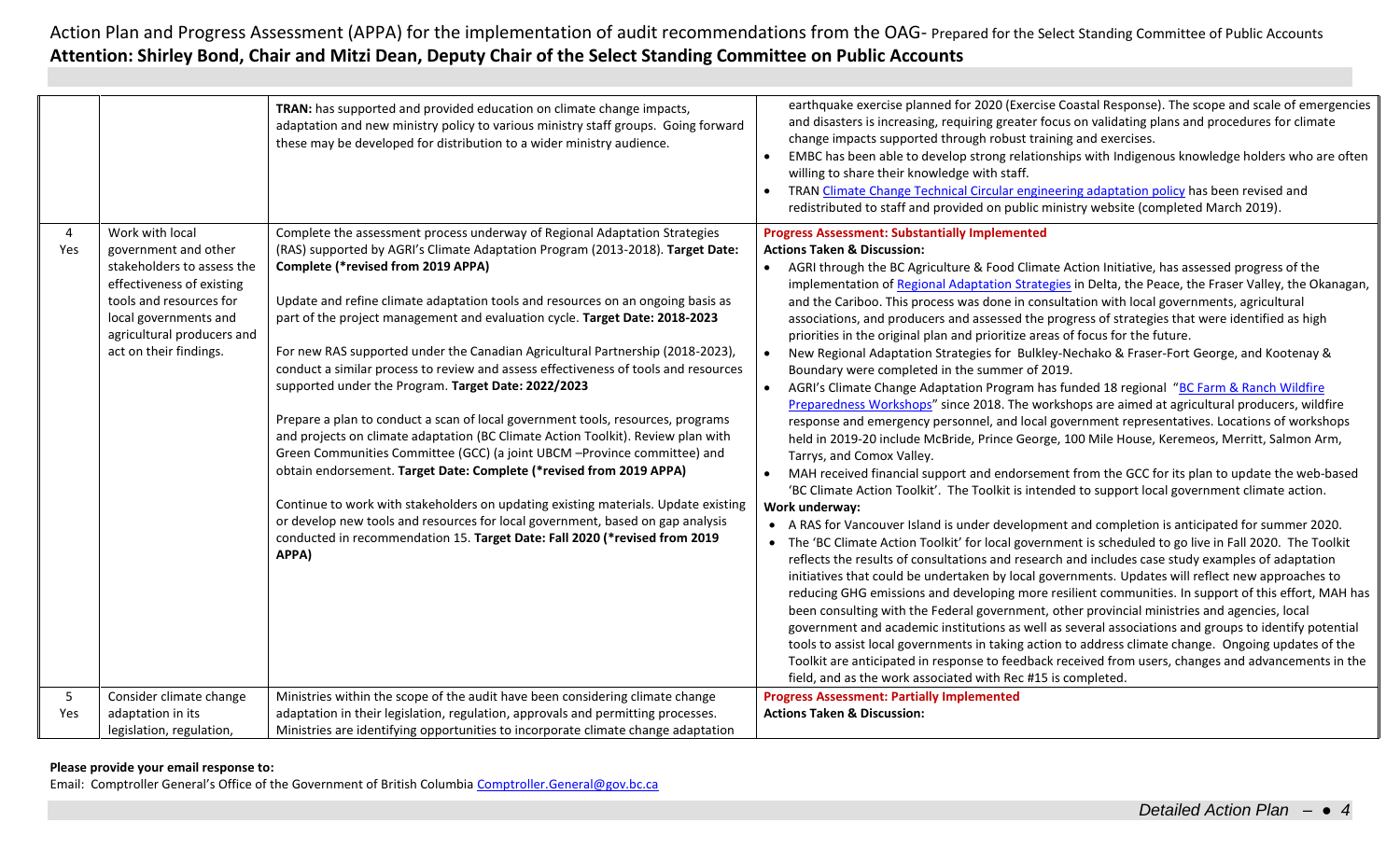| approvals and permitting | whenever legislation or regulation is being drafted, amended or reviewed. Target                                                                                                                                                                                                                                                                                                                                                                                                                                                                                                                                                                                                                                                                                                                                                                                                                                                                                                                                                                                                                                                                                                                                                                                                                                                                                                                                                                                                                                                                                                                                                                                                                                                                                                                                                                                                                                                                                                                                                                                                                                                                                                                                                                                                                                                                       |                        | • Amendments to the Climate Change Accountability Act were completed in December 2019 requiring an                                                                                                                                                                                                                                                                                                                                                                                                                                                                                                                                                                                                                                                                                                                                                                                                                                                                                                                                                                                                                                                                                                                                                                                                                                                                                                                                                                                                                                                                                                                                                                                                                                                                                                                                                                                                                                                                                                                                                                                                                                                                                                                                                                                                                                                                                                                                                                                                                                                                                                                                                                                                                                                                                                                                                                                                                    |
|--------------------------|--------------------------------------------------------------------------------------------------------------------------------------------------------------------------------------------------------------------------------------------------------------------------------------------------------------------------------------------------------------------------------------------------------------------------------------------------------------------------------------------------------------------------------------------------------------------------------------------------------------------------------------------------------------------------------------------------------------------------------------------------------------------------------------------------------------------------------------------------------------------------------------------------------------------------------------------------------------------------------------------------------------------------------------------------------------------------------------------------------------------------------------------------------------------------------------------------------------------------------------------------------------------------------------------------------------------------------------------------------------------------------------------------------------------------------------------------------------------------------------------------------------------------------------------------------------------------------------------------------------------------------------------------------------------------------------------------------------------------------------------------------------------------------------------------------------------------------------------------------------------------------------------------------------------------------------------------------------------------------------------------------------------------------------------------------------------------------------------------------------------------------------------------------------------------------------------------------------------------------------------------------------------------------------------------------------------------------------------------------|------------------------|-----------------------------------------------------------------------------------------------------------------------------------------------------------------------------------------------------------------------------------------------------------------------------------------------------------------------------------------------------------------------------------------------------------------------------------------------------------------------------------------------------------------------------------------------------------------------------------------------------------------------------------------------------------------------------------------------------------------------------------------------------------------------------------------------------------------------------------------------------------------------------------------------------------------------------------------------------------------------------------------------------------------------------------------------------------------------------------------------------------------------------------------------------------------------------------------------------------------------------------------------------------------------------------------------------------------------------------------------------------------------------------------------------------------------------------------------------------------------------------------------------------------------------------------------------------------------------------------------------------------------------------------------------------------------------------------------------------------------------------------------------------------------------------------------------------------------------------------------------------------------------------------------------------------------------------------------------------------------------------------------------------------------------------------------------------------------------------------------------------------------------------------------------------------------------------------------------------------------------------------------------------------------------------------------------------------------------------------------------------------------------------------------------------------------------------------------------------------------------------------------------------------------------------------------------------------------------------------------------------------------------------------------------------------------------------------------------------------------------------------------------------------------------------------------------------------------------------------------------------------------------------------------------------------------|
| processes.               | Date: Ongoing                                                                                                                                                                                                                                                                                                                                                                                                                                                                                                                                                                                                                                                                                                                                                                                                                                                                                                                                                                                                                                                                                                                                                                                                                                                                                                                                                                                                                                                                                                                                                                                                                                                                                                                                                                                                                                                                                                                                                                                                                                                                                                                                                                                                                                                                                                                                          |                        | annual minister's accountability report that includes government's progress to assess and manage                                                                                                                                                                                                                                                                                                                                                                                                                                                                                                                                                                                                                                                                                                                                                                                                                                                                                                                                                                                                                                                                                                                                                                                                                                                                                                                                                                                                                                                                                                                                                                                                                                                                                                                                                                                                                                                                                                                                                                                                                                                                                                                                                                                                                                                                                                                                                                                                                                                                                                                                                                                                                                                                                                                                                                                                                      |
|                          | <b>Specific actions include:</b>                                                                                                                                                                                                                                                                                                                                                                                                                                                                                                                                                                                                                                                                                                                                                                                                                                                                                                                                                                                                                                                                                                                                                                                                                                                                                                                                                                                                                                                                                                                                                                                                                                                                                                                                                                                                                                                                                                                                                                                                                                                                                                                                                                                                                                                                                                                       |                        | climate related risks. (ENV)                                                                                                                                                                                                                                                                                                                                                                                                                                                                                                                                                                                                                                                                                                                                                                                                                                                                                                                                                                                                                                                                                                                                                                                                                                                                                                                                                                                                                                                                                                                                                                                                                                                                                                                                                                                                                                                                                                                                                                                                                                                                                                                                                                                                                                                                                                                                                                                                                                                                                                                                                                                                                                                                                                                                                                                                                                                                                          |
|                          | ENV:                                                                                                                                                                                                                                                                                                                                                                                                                                                                                                                                                                                                                                                                                                                                                                                                                                                                                                                                                                                                                                                                                                                                                                                                                                                                                                                                                                                                                                                                                                                                                                                                                                                                                                                                                                                                                                                                                                                                                                                                                                                                                                                                                                                                                                                                                                                                                   |                        | The Province (EMBC, FLNRORD, ENV) has established the Emergency Management Review Office to                                                                                                                                                                                                                                                                                                                                                                                                                                                                                                                                                                                                                                                                                                                                                                                                                                                                                                                                                                                                                                                                                                                                                                                                                                                                                                                                                                                                                                                                                                                                                                                                                                                                                                                                                                                                                                                                                                                                                                                                                                                                                                                                                                                                                                                                                                                                                                                                                                                                                                                                                                                                                                                                                                                                                                                                                           |
|                          | Amendments / Regulation under the Climate Change Accountability Act<br>$\bullet$<br>(replacement for the Greenhouse Gas Reduction Targets Act) will enable the<br>provincial government to seek information from B.C.'s public sector<br>organizations (PSOs) on their adaptation progress. Government will consult<br>PSOs to bring forward the program over the next two years. The information<br>collected will help the province evaluate progress and inform necessary policy<br>and program changes to support adaptation progress in BC's public sector.<br>Target Date: 2020-21 (*revised from 2019 APPA)<br>CAS is considering ways TRAN's policy on Climate Change and Extreme<br>$\bullet$<br>Weather Event Preparedness and Resilience in Engineering Infrastructure<br>Design can be extended to other provincially funded infrastructure. This would<br>require the PSOs to demonstrate they have considered future climate<br>conditions and extreme weather events in the design of new and retrofitted<br>public infrastructure projects. Target Date: 2020<br>Capital projects funded through the Green Infrastructure Fund receiving over<br>$\bullet$<br>\$10 million will be required to complete a climate resilience assessment for<br>the project. CAS worked with Infrastructure Canada (INFC), MAH and TRAN on<br>the design, implementation, and administration of the assessment of climate<br>resilience. Target Date: Complete (*revised from 2019 APPA)<br>Evaluate and prioritize development and implementation of tools under the<br>Water Sustainability Act (WSA). Target Date: Ongoing<br><b>EMBC:</b><br>The BC Flood and Wildfire Review (Chapman and Abbott report) has delivered<br>$\bullet$<br>recommendations on how to better plan for and respond to future flood and<br>wildfire events. EMBC will look to address climate change related<br>recommendations that are connected to EMBC activities and operations.<br>Target Date: Fall 2020 (*revised from 2019 APPA).<br>In partnership with other ministries, EMBC develops, maintains and<br>$\bullet$<br>implements emergency plans that address priority hazards. EMBC applies a<br>climate adaptation lens to the ongoing review and development of applicable<br>hazard-specific plans, starting with the update to the BC Flood Response Plan | $\bullet$<br>$\bullet$ | coordinate cross government efforts to address the Chapman and Abbott report's recommendations. A<br>public status report and Action Plan was released in October 2018. Two subsequent public updates on<br>the status of the 108 recommendations were released in April and October 2019. Responses to 99 of<br>the recommendations (or about 92% of the total) are now considered to be "complete" (60<br>recommendations) or "underway" (16), or "substantial improvement" has been achieved (23). Of the<br>remaining nine recommendations, four require further analysis and discussion, while alternative<br>approaches are being used to address the other five recommendations.<br>The Provincial Flood Emergency Plan (formally known as the BC Flood Response Plan) underwent a<br>thorough review by CAS in March 2018. The updated Provincial Flood Emergency Plan was published in<br>May 2019.<br>The BC Drought Response Plan was reviewed, updated, and published in June 2018.<br>EMBC has developed a BC Supplemental Questionnaire requiring applicants to indicate how their<br>proposed project considers climate change adaptation. Communities that provide more thorough<br>answers receive higher evaluation scores. Also, the application process for flood-related funding<br>programs of the Community Emergency Preparedness Fund (CEPF) emphasizes incorporation of climate<br>adaptation in project planning and design.<br>TRAN Climate Change Technical Circular engineering adaptation policy has been revised and<br>redistributed to staff and provided on public ministry website (completed March 2019).<br>TRAN has engaged with EGBC in reviewing and finalizing the climate change practice manual (originally<br>completed and released December 2016; EGBC 90% completed 2 <sup>nd</sup> revision of content).<br>TRAN supported the PCIC decision-support climate projection mapping tool (completed March 2019)<br>and instructional videos are provided.<br>The Investing in Canada Infrastructure Program (ICIP), has been developed to include a climate change<br>section which addresses mitigation and adaptation within the application. Climate related responses<br>are assessed during the review process and contribute to the decision-making process.<br>The ICIP- Green Infrastructure stream has adaptation embedded in the program objective.<br>A federal climate lens assessment, which includes mitigation and adaptation, is required prior to<br>approval for all projects within the ICIP-CleanBC Communities Fund and for any project within any of<br>the ICIP streams with a cost greater than \$10 million. MAH program staff have developed a climate<br>change condition to be applied to the funding agreements for approved projects. Initial intakes and<br>reviews for CleanBC Communities Fund and Environmental Quality are completed. |
|                          | (see Rec #9). Target Date: Completed (*revised from 2019 APPA).                                                                                                                                                                                                                                                                                                                                                                                                                                                                                                                                                                                                                                                                                                                                                                                                                                                                                                                                                                                                                                                                                                                                                                                                                                                                                                                                                                                                                                                                                                                                                                                                                                                                                                                                                                                                                                                                                                                                                                                                                                                                                                                                                                                                                                                                                        |                        | Capital projects under the Green Infrastructure Fund over \$10M are now required to complete a                                                                                                                                                                                                                                                                                                                                                                                                                                                                                                                                                                                                                                                                                                                                                                                                                                                                                                                                                                                                                                                                                                                                                                                                                                                                                                                                                                                                                                                                                                                                                                                                                                                                                                                                                                                                                                                                                                                                                                                                                                                                                                                                                                                                                                                                                                                                                                                                                                                                                                                                                                                                                                                                                                                                                                                                                        |
|                          |                                                                                                                                                                                                                                                                                                                                                                                                                                                                                                                                                                                                                                                                                                                                                                                                                                                                                                                                                                                                                                                                                                                                                                                                                                                                                                                                                                                                                                                                                                                                                                                                                                                                                                                                                                                                                                                                                                                                                                                                                                                                                                                                                                                                                                                                                                                                                        |                        | climate resilience assessment.                                                                                                                                                                                                                                                                                                                                                                                                                                                                                                                                                                                                                                                                                                                                                                                                                                                                                                                                                                                                                                                                                                                                                                                                                                                                                                                                                                                                                                                                                                                                                                                                                                                                                                                                                                                                                                                                                                                                                                                                                                                                                                                                                                                                                                                                                                                                                                                                                                                                                                                                                                                                                                                                                                                                                                                                                                                                                        |

### **Please provide your email response to:**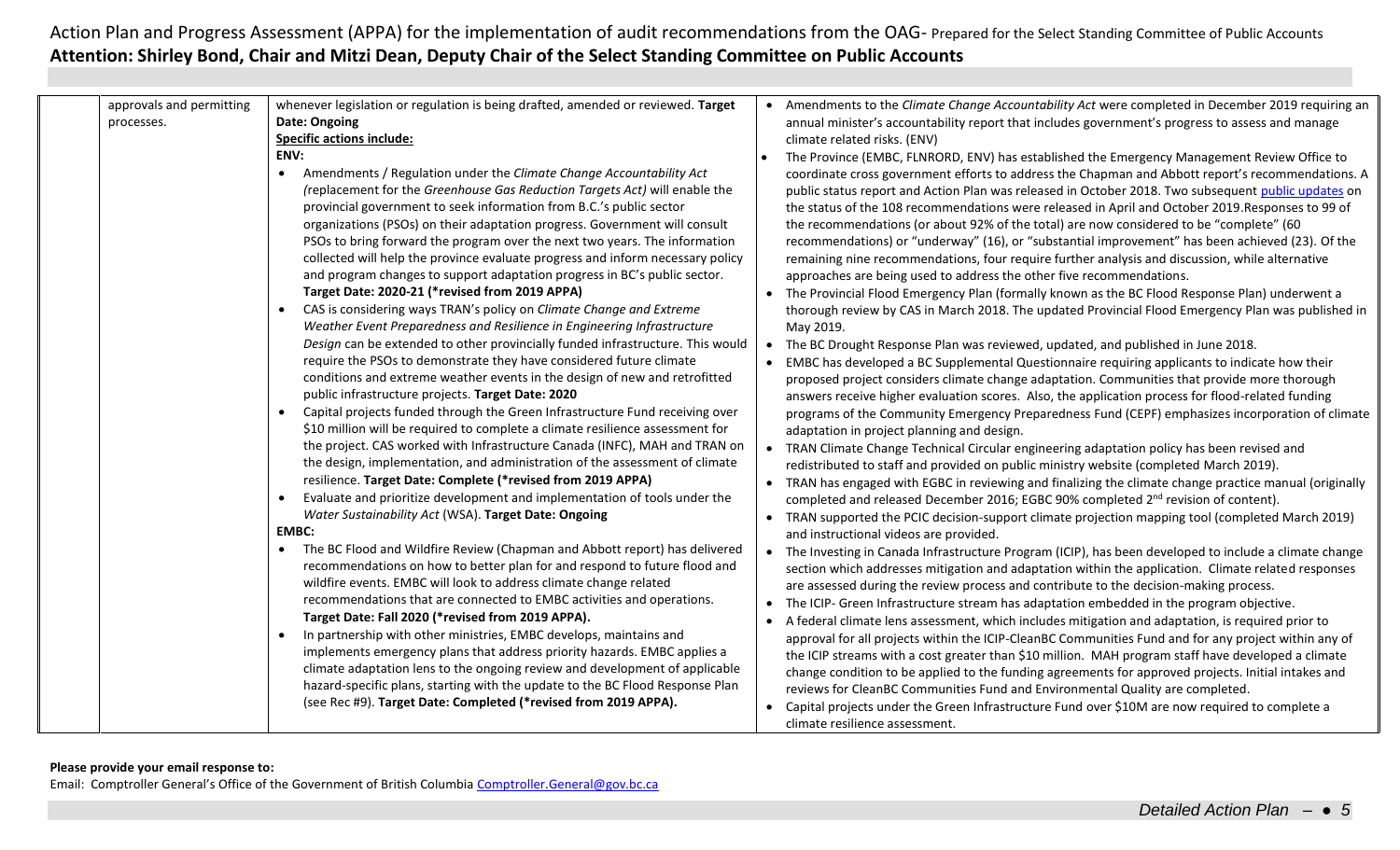|  | EMBC will require mitigation funding applications to discuss climate change<br>adaptation as a part of its funding approval process Target Date: Completed<br>(*revised from 2019 APPA)<br>EMBC is committed to modernizing the Emergency Program Act (EPA), with                                                                                                                                          | • In 2017 and 2018 over 320 FLNRORD staff participated in workshops to evaluate decision points across<br>the ministry where climate change can be incorporated as well as the information requirements and<br>tools needed to make these decisions.<br>• Amendments to the Chief Forester Standards for Seed Use were made on April 5, 2018 to include the                                                                                                                                                                                                                               |
|--|------------------------------------------------------------------------------------------------------------------------------------------------------------------------------------------------------------------------------------------------------------------------------------------------------------------------------------------------------------------------------------------------------------|-------------------------------------------------------------------------------------------------------------------------------------------------------------------------------------------------------------------------------------------------------------------------------------------------------------------------------------------------------------------------------------------------------------------------------------------------------------------------------------------------------------------------------------------------------------------------------------------|
|  | new legislation expected in 2020. The implications of climate change for<br>emergency legislation and regulation is being considered as part of this effort.<br><b>Target Date: Fall 2020</b>                                                                                                                                                                                                              | optional use of Climate Based Seed Transfer when transferring seed for Crown land reforestation. Seed<br>Planning and Registry Applicaton (SPAR) was modified (August 6, 2018) to allow for implementation<br>(uptake) in last year's (Sowing Year 2019) seedling requests.                                                                                                                                                                                                                                                                                                               |
|  | EMBC is undertaking a comprehensive review of how the Province supports                                                                                                                                                                                                                                                                                                                                    | Work underway:                                                                                                                                                                                                                                                                                                                                                                                                                                                                                                                                                                            |
|  | community recovery following significant emergency events. The changing<br>natural hazard context due to climate change is being considered as part of<br>this effort. Linkages to other pillars of emergency management are also being                                                                                                                                                                    | • Consultation with PSOs is ongoing to inform policy and regulation development on requirements for<br>PSOs to assess, manage and report on climate risks to public sector buildings.<br>• CAS is working with INFC, MAH, and TRAN to develop an assessment of climate resilience. While some                                                                                                                                                                                                                                                                                             |
|  | considered and integrated. Target Date: Fall 2020<br>TRAN:                                                                                                                                                                                                                                                                                                                                                 | guidance exists, enhanced guidance and support are needed to assist with the assessment of climate                                                                                                                                                                                                                                                                                                                                                                                                                                                                                        |
|  | • TRAN's Climate Change Technical Circular engineering policy applies to all<br>ministry engineering designed infrastructures and requires climate change                                                                                                                                                                                                                                                  | resilience. CAS is working with federal partners to develop a "climate resilience lens" for infrastructure<br>funding programs. Work to advance this action will be addressed as part of the Climate Preparedness<br>and Adaptation Strategy.                                                                                                                                                                                                                                                                                                                                             |
|  | adaptation is taken into consideration. Target Date: Complete (*revised from<br>2019 APPA)                                                                                                                                                                                                                                                                                                                 | • The Water Sustainability Act (WSA) includes several new policy tools that, when implemented, will help<br>water managers address water scarcity. Water Sustainability Plans under the WSA, for example, may be                                                                                                                                                                                                                                                                                                                                                                          |
|  | TRAN engaged with Engineers and Geoscientists of BC (EGBC) to develop<br>climate change practice manual outlining standard of practice, the manual is<br>undergoing final revisions. Target Date: 2020                                                                                                                                                                                                     | appropriate where there are existing pressures on water resources. Pilot studies (i.e. Nicola valley); are<br>expected to inform the development of related water policy. Water objectives established under the<br>WSA are expected to help address water scarcity and contribute to adaptive water management.                                                                                                                                                                                                                                                                          |
|  | TRAN engaged with the Pacific Climate Impacts Consortium (PCIC) in<br>developing a new decision support tool with maps of climate projections to<br>further enhance the way the Ministry addresses climate change impacts within<br>the British Columbia highway system. The "Climate Explorer" tool is available<br>to the public on the PCIC website. Target Date: Complete (*revised from 2019<br>APPA) | EMBC's Discussion Paper on Modernizing BC's Emergency Management System was released on<br>October 28, 2019, with comments received by January 31, 2020. EMBC is scheduled to bring forward a<br>Request for Legislation to the Cabinet Committee on Sustainable Shared Prosperity in spring 2020. A<br>'What We Heard' report on the engagement process will be released in the spring.<br>Since 2018, EMBC has developed and implemented the Interim Provincial Disaster Recovery<br>Framework to support communities. EMBC is currently developing operational recovery guidelines for |
|  | TRAN has begun development of a decision support tool to include issues of<br>climate adaptation interdependence with other infrastructure owners. Target<br>Date: Fall 2020                                                                                                                                                                                                                               | use in the 2020 freshet and fire season as required. Working with the City of Grand Forks, EMBC has<br>supported community-led recovery which included a significant mitigation-component including the<br>use of natural infrastructure.                                                                                                                                                                                                                                                                                                                                                 |
|  | MAH:                                                                                                                                                                                                                                                                                                                                                                                                       | . In 2018, the Minister of AGRI established an independent Advisory Committee to lead consultations                                                                                                                                                                                                                                                                                                                                                                                                                                                                                       |
|  | • Local government infrastructure grant program now incorporates climate<br>change adaptation into the assessment process. Target Date: Complete                                                                                                                                                                                                                                                           | and provide recommendations on how to revitalize the Agricultural Land Reserve (ALR) and the<br>Agriculture Land Commission (ALC). Climate change impacts and adaptation considerations are                                                                                                                                                                                                                                                                                                                                                                                               |
|  | • MAH will explore opportunities to strengthen climate change adaptation at<br>the project level through an increased emphasis on adaptation in program                                                                                                                                                                                                                                                    | reflected in the report prepared by the independent Advisory Committee. AGRI is continuing to review<br>the recommendations and implement next steps.                                                                                                                                                                                                                                                                                                                                                                                                                                     |
|  | criteria and project conditions. Target Date: 2020                                                                                                                                                                                                                                                                                                                                                         | • In January 2020, the Food Security Task Force completed a report with recommendations on                                                                                                                                                                                                                                                                                                                                                                                                                                                                                                |
|  | Based on actions identified by MAH and other ministries and the ideas put<br>forward by the Green Communities Committee (GCC), assess adequacy of local<br>government land use planning legislation in considering adaptation.                                                                                                                                                                             | developing agri-technologies to support the climate resilience of B.C.'s agriculture sector. AGRI is<br>reviewing the recommendations and identifying next steps.                                                                                                                                                                                                                                                                                                                                                                                                                         |

### **Please provide your email response to:**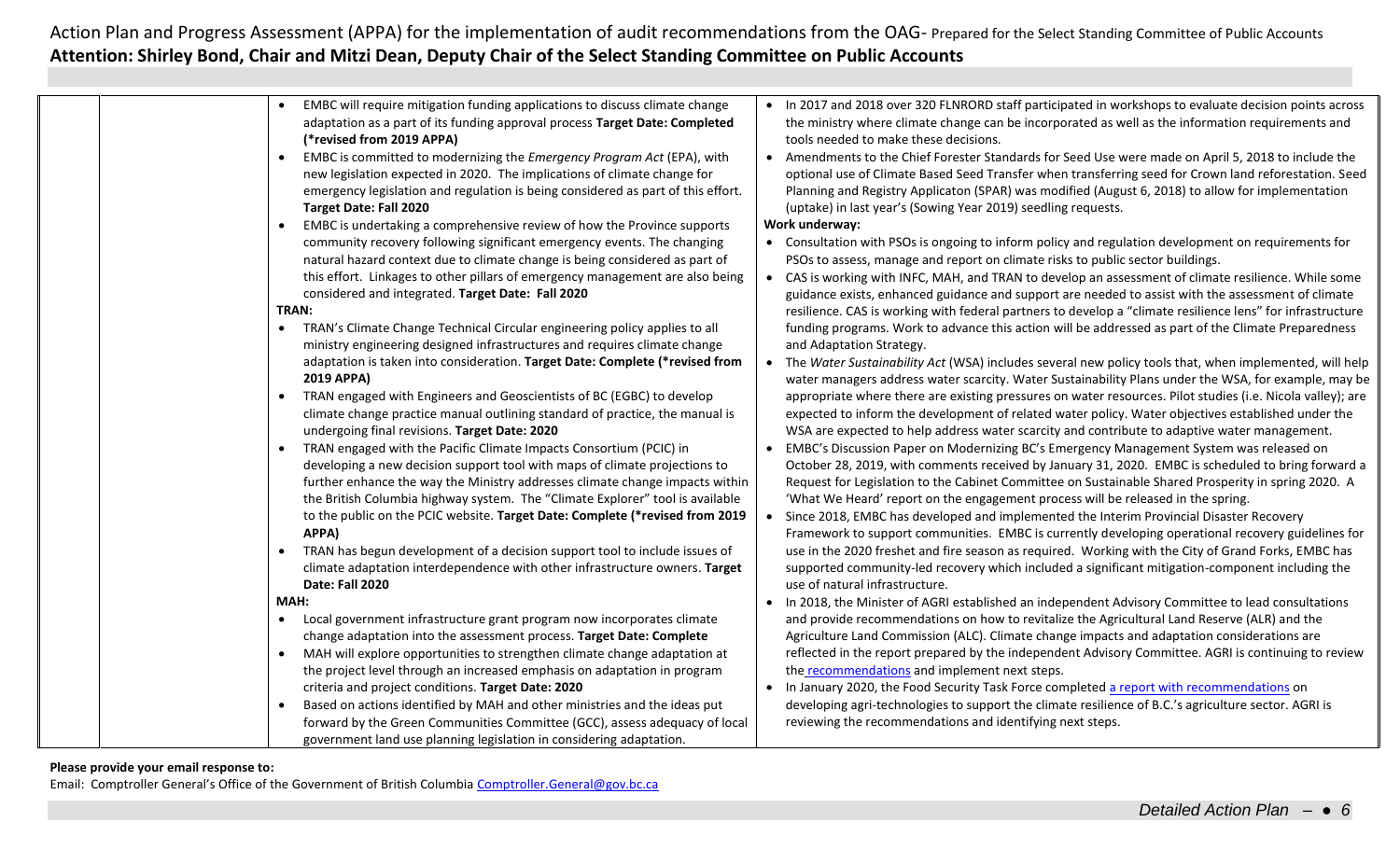|                |                                                                              | Coordinate with other provincial agencies on any legislation, regulations,<br>approvals or permitting processes that may impact local government capacity<br>and land use planning authorities. Target Date: 2020 onward<br>Consider BC Building Code revisions to address specific adaptation priorities<br>(e.g., wildfire). Target Date: 2022-2025 (*revised from 2019 APPA)<br><b>FLNRORD:</b><br>Examine policy options for incorporating a climate change lens in the Forest<br>and Range Practices Act (FRPA). Target Date: Spring 2021<br>Implemented a change to the Chief Forester's standards for seed use to allow<br>consideration of climate change in the FRPA. Target Date: Complete (*revised<br>from 2019 APPA)<br>In 2019, a new objective to "Expand and strengthen climate change mitigation<br>and adaptation activities", including "integration of climate change<br>adaptation considerations into the daily business of the Ministry" was added<br>to the FLNRORD Annual Service Plan with the intent to incorporate climate<br>change into all Ministry decision making. Target date: Ongoing<br>AGRI:<br>Review the recommendations from the independent Advisory Committee on<br>how to incorporate climate change impacts and adaptation consideration into<br>the Agricultural Land Reserve (ALR) and the Agriculture Land Commission<br>(ALC) revitalization. Target Date: Ongoing<br>Review the 'The Future of B. C's Food System' report findings and<br>recommendation by the Food Security Task Force. Target Date: 2020 | • MAH is developing a strategy to reduce greenhouse gas emissions and improve the energy efficiency,<br>seismic, and climate resilience of existing buildings. A draft strategy is expected to be released in fall<br>2020. Key areas of focus will include addressing climate risks for buildings related to an increase in<br>extreme weather events, more frequent and severe heat waves, and higher risk of wildfires. This work<br>is being done in collaboration with all levels of government, academic research institutions, Crown<br>corporations, and other relevant stakeholders.<br>• MAH is considering possible changes to the next edition of the BC Building Code to address overheating<br>risks, based on future climate projections, in new construction. The next edition of the BC Building<br>Code is anticipated in 2022.<br>• The FLNRORD Joint Executive Directors Committee has endorsed proceeding with policy work to<br>incorporate climate change into the decision-making framework for the Lands, Range and Water<br>program areas; Land Use Planning and the Cumulative Effects Framework. This work is currently<br>underway.<br>• FLNRORD is reviewing FRPA with a goal to make legislative changes in two phases. Climate change and<br>forest carbon have been included in proposed changes to the FRPA decision making framework. These<br>proposed changes were outlined in a discussion paper for public input in 2019. The proposed changes<br>are now awaiting approval, expected in Spring 2020. If approved, the changes are expected to be<br>implemented by Spring 2021.<br>. An update to the 2015-2020 FLNRORD Climate Change Strategy is currently underway as well as<br>supporting the government-wide CleanBC Initiative and Climate Prepardness and Adaptation Strategy.<br>• FLNRORD is preparing guidance/standards on climate change scenarios, models and timeframes for use<br>in different types of natural resource decision making.<br>• FLNRORD is integrating climate change mitigation and adaptation in Forest Carbon Initiative projects |
|----------------|------------------------------------------------------------------------------|--------------------------------------------------------------------------------------------------------------------------------------------------------------------------------------------------------------------------------------------------------------------------------------------------------------------------------------------------------------------------------------------------------------------------------------------------------------------------------------------------------------------------------------------------------------------------------------------------------------------------------------------------------------------------------------------------------------------------------------------------------------------------------------------------------------------------------------------------------------------------------------------------------------------------------------------------------------------------------------------------------------------------------------------------------------------------------------------------------------------------------------------------------------------------------------------------------------------------------------------------------------------------------------------------------------------------------------------------------------------------------------------------------------------------------------------------------------------------------------------------------------------------------------------------------------|-------------------------------------------------------------------------------------------------------------------------------------------------------------------------------------------------------------------------------------------------------------------------------------------------------------------------------------------------------------------------------------------------------------------------------------------------------------------------------------------------------------------------------------------------------------------------------------------------------------------------------------------------------------------------------------------------------------------------------------------------------------------------------------------------------------------------------------------------------------------------------------------------------------------------------------------------------------------------------------------------------------------------------------------------------------------------------------------------------------------------------------------------------------------------------------------------------------------------------------------------------------------------------------------------------------------------------------------------------------------------------------------------------------------------------------------------------------------------------------------------------------------------------------------------------------------------------------------------------------------------------------------------------------------------------------------------------------------------------------------------------------------------------------------------------------------------------------------------------------------------------------------------------------------------------------------------------------------------------------------------------------------------------------------------------------------------------------------------------------|
| 6.             | Create a performance                                                         | CAS has developed a monitoring and evaluation framework that tracks B.C.'s                                                                                                                                                                                                                                                                                                                                                                                                                                                                                                                                                                                                                                                                                                                                                                                                                                                                                                                                                                                                                                                                                                                                                                                                                                                                                                                                                                                                                                                                                   | <b>Progress Assessment: Partially implemented</b>                                                                                                                                                                                                                                                                                                                                                                                                                                                                                                                                                                                                                                                                                                                                                                                                                                                                                                                                                                                                                                                                                                                                                                                                                                                                                                                                                                                                                                                                                                                                                                                                                                                                                                                                                                                                                                                                                                                                                                                                                                                           |
| Yes            | monitoring framework                                                         | readiness for adaptation and will begin roll-out with other ministries and select                                                                                                                                                                                                                                                                                                                                                                                                                                                                                                                                                                                                                                                                                                                                                                                                                                                                                                                                                                                                                                                                                                                                                                                                                                                                                                                                                                                                                                                                            | <b>Actions Taken &amp; Discussion:</b>                                                                                                                                                                                                                                                                                                                                                                                                                                                                                                                                                                                                                                                                                                                                                                                                                                                                                                                                                                                                                                                                                                                                                                                                                                                                                                                                                                                                                                                                                                                                                                                                                                                                                                                                                                                                                                                                                                                                                                                                                                                                      |
|                | based on the goals,<br>activities and outcomes<br>outlined in the adaptation | public sector organizations. Target Date: 2021 (*revised from 2019 APPA)<br>Amendments to the Climate Change Accountability Act created the legislative                                                                                                                                                                                                                                                                                                                                                                                                                                                                                                                                                                                                                                                                                                                                                                                                                                                                                                                                                                                                                                                                                                                                                                                                                                                                                                                                                                                                      | The Climate Change Accountability Act was brought into force in November 2019 replacing the Greenhouse<br>Gas Reductions Target Act; with a legislated requirement for an annual provincial progress report for both<br>adaptation and mitigation, starting in 2020. The monitoring and evaluation framework will inform                                                                                                                                                                                                                                                                                                                                                                                                                                                                                                                                                                                                                                                                                                                                                                                                                                                                                                                                                                                                                                                                                                                                                                                                                                                                                                                                                                                                                                                                                                                                                                                                                                                                                                                                                                                    |
|                | plan (see recommendation                                                     | foundation for the province to regularly report on B.C.'s adaptation progress. The                                                                                                                                                                                                                                                                                                                                                                                                                                                                                                                                                                                                                                                                                                                                                                                                                                                                                                                                                                                                                                                                                                                                                                                                                                                                                                                                                                                                                                                                           | development of progress reporting, including indicators, for the actions outlined in the Climate                                                                                                                                                                                                                                                                                                                                                                                                                                                                                                                                                                                                                                                                                                                                                                                                                                                                                                                                                                                                                                                                                                                                                                                                                                                                                                                                                                                                                                                                                                                                                                                                                                                                                                                                                                                                                                                                                                                                                                                                            |
|                | #2).                                                                         | monitoring and evaluation framework will inform how the province will measure                                                                                                                                                                                                                                                                                                                                                                                                                                                                                                                                                                                                                                                                                                                                                                                                                                                                                                                                                                                                                                                                                                                                                                                                                                                                                                                                                                                                                                                                                | Preparedness and Adaptation Strategy. The full reporting approach will be implemented for the 2021                                                                                                                                                                                                                                                                                                                                                                                                                                                                                                                                                                                                                                                                                                                                                                                                                                                                                                                                                                                                                                                                                                                                                                                                                                                                                                                                                                                                                                                                                                                                                                                                                                                                                                                                                                                                                                                                                                                                                                                                          |
|                |                                                                              | and report on adaptation progress. Target Date: Fall 2020 (*revised from 2019<br>APPA)                                                                                                                                                                                                                                                                                                                                                                                                                                                                                                                                                                                                                                                                                                                                                                                                                                                                                                                                                                                                                                                                                                                                                                                                                                                                                                                                                                                                                                                                       | Climate Change Accountability Report.                                                                                                                                                                                                                                                                                                                                                                                                                                                                                                                                                                                                                                                                                                                                                                                                                                                                                                                                                                                                                                                                                                                                                                                                                                                                                                                                                                                                                                                                                                                                                                                                                                                                                                                                                                                                                                                                                                                                                                                                                                                                       |
|                |                                                                              |                                                                                                                                                                                                                                                                                                                                                                                                                                                                                                                                                                                                                                                                                                                                                                                                                                                                                                                                                                                                                                                                                                                                                                                                                                                                                                                                                                                                                                                                                                                                                              | Process mapping workshops have been held to identify potential reporting processes and procedures to<br>support meeting the new reporting requirements.                                                                                                                                                                                                                                                                                                                                                                                                                                                                                                                                                                                                                                                                                                                                                                                                                                                                                                                                                                                                                                                                                                                                                                                                                                                                                                                                                                                                                                                                                                                                                                                                                                                                                                                                                                                                                                                                                                                                                     |
| $\overline{7}$ | Improve public reporting,                                                    | The government will publish a public report on provincial climate risks and                                                                                                                                                                                                                                                                                                                                                                                                                                                                                                                                                                                                                                                                                                                                                                                                                                                                                                                                                                                                                                                                                                                                                                                                                                                                                                                                                                                                                                                                                  | <b>Progress Assessment: Partially implemented</b>                                                                                                                                                                                                                                                                                                                                                                                                                                                                                                                                                                                                                                                                                                                                                                                                                                                                                                                                                                                                                                                                                                                                                                                                                                                                                                                                                                                                                                                                                                                                                                                                                                                                                                                                                                                                                                                                                                                                                                                                                                                           |
| Yes            | including providing                                                          | adaptation progress starting in 2020. The reporting requirements may be extended                                                                                                                                                                                                                                                                                                                                                                                                                                                                                                                                                                                                                                                                                                                                                                                                                                                                                                                                                                                                                                                                                                                                                                                                                                                                                                                                                                                                                                                                             | <b>Actions Taken &amp; Discussion:</b>                                                                                                                                                                                                                                                                                                                                                                                                                                                                                                                                                                                                                                                                                                                                                                                                                                                                                                                                                                                                                                                                                                                                                                                                                                                                                                                                                                                                                                                                                                                                                                                                                                                                                                                                                                                                                                                                                                                                                                                                                                                                      |
|                | detailed public reporting                                                    | to public sector organizations.                                                                                                                                                                                                                                                                                                                                                                                                                                                                                                                                                                                                                                                                                                                                                                                                                                                                                                                                                                                                                                                                                                                                                                                                                                                                                                                                                                                                                                                                                                                              | 2019 amendments to the Climate Change Accountability Act require the minister to report annually on                                                                                                                                                                                                                                                                                                                                                                                                                                                                                                                                                                                                                                                                                                                                                                                                                                                                                                                                                                                                                                                                                                                                                                                                                                                                                                                                                                                                                                                                                                                                                                                                                                                                                                                                                                                                                                                                                                                                                                                                         |
|                | on adaptation when                                                           | Target Date: 2020                                                                                                                                                                                                                                                                                                                                                                                                                                                                                                                                                                                                                                                                                                                                                                                                                                                                                                                                                                                                                                                                                                                                                                                                                                                                                                                                                                                                                                                                                                                                            | government's progresses in assessing and managing climate risks. The Act also requires government to re-                                                                                                                                                                                                                                                                                                                                                                                                                                                                                                                                                                                                                                                                                                                                                                                                                                                                                                                                                                                                                                                                                                                                                                                                                                                                                                                                                                                                                                                                                                                                                                                                                                                                                                                                                                                                                                                                                                                                                                                                    |

### **Please provide your email response to:**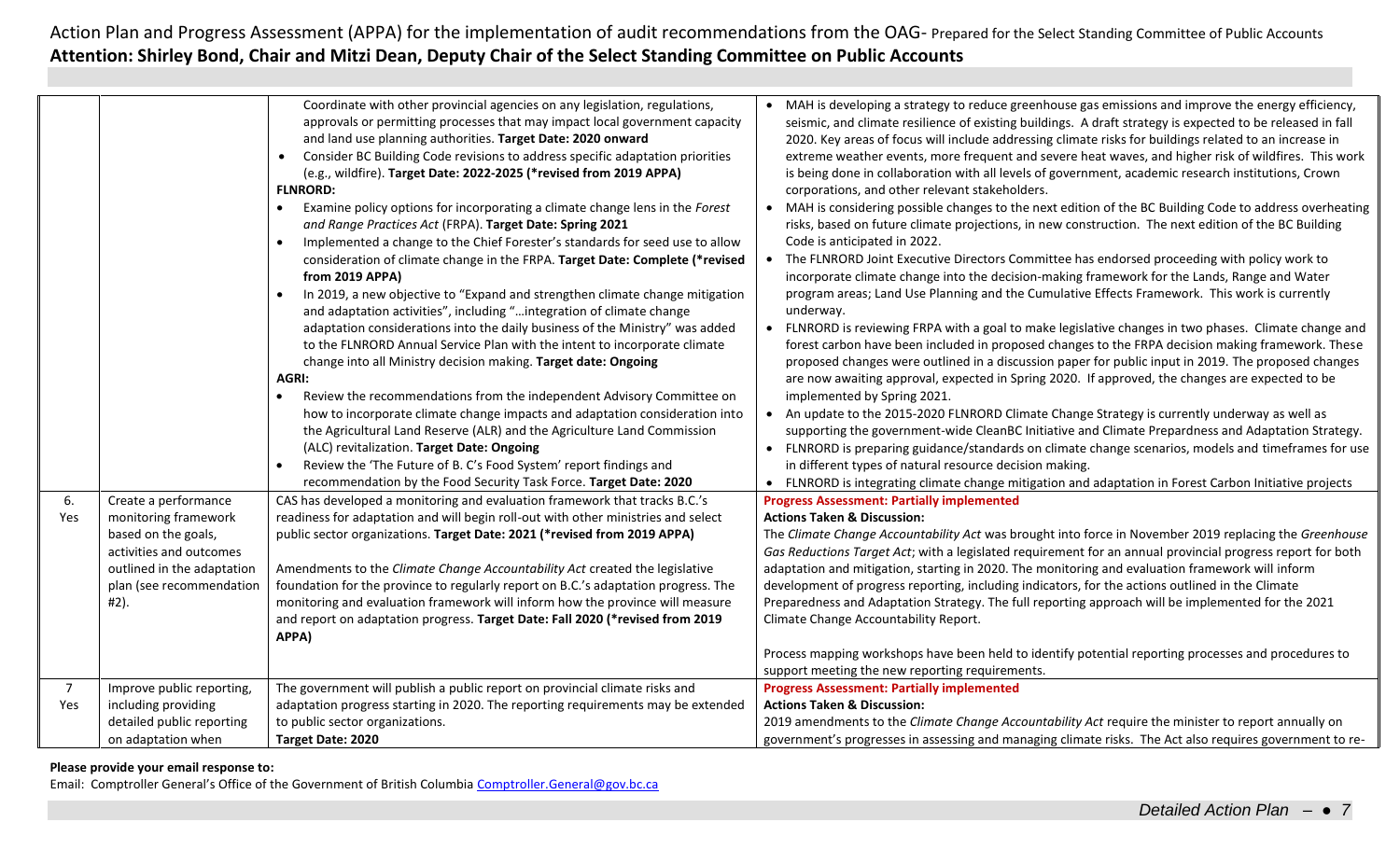|          | completing legislated<br>reporting on mitigation.                                                                                                                                                                                      |                                                                                                                                                                                                                                                                                                                                                                                                                                                                                                                                                                                                                                                                                                                                                                                                                                                                                                                                                                                                                                                                                                                                                                                                                                                                                                                                                                                                                                                                                                                                                                                                                    | determine climate risks for the province every five years. The first legislated report will be released in<br>2020. CAS is currently establishing reporting procedures to support this process.                                                                                                                                                                                                                                                                                                                                                                                                                                                                                                                                                                                                                                                                                                                                                                                                                                                                                                                                                                                                                                                                                                                                                                                                                                                                                                                                                                                                                                                                                                                 |
|----------|----------------------------------------------------------------------------------------------------------------------------------------------------------------------------------------------------------------------------------------|--------------------------------------------------------------------------------------------------------------------------------------------------------------------------------------------------------------------------------------------------------------------------------------------------------------------------------------------------------------------------------------------------------------------------------------------------------------------------------------------------------------------------------------------------------------------------------------------------------------------------------------------------------------------------------------------------------------------------------------------------------------------------------------------------------------------------------------------------------------------------------------------------------------------------------------------------------------------------------------------------------------------------------------------------------------------------------------------------------------------------------------------------------------------------------------------------------------------------------------------------------------------------------------------------------------------------------------------------------------------------------------------------------------------------------------------------------------------------------------------------------------------------------------------------------------------------------------------------------------------|-----------------------------------------------------------------------------------------------------------------------------------------------------------------------------------------------------------------------------------------------------------------------------------------------------------------------------------------------------------------------------------------------------------------------------------------------------------------------------------------------------------------------------------------------------------------------------------------------------------------------------------------------------------------------------------------------------------------------------------------------------------------------------------------------------------------------------------------------------------------------------------------------------------------------------------------------------------------------------------------------------------------------------------------------------------------------------------------------------------------------------------------------------------------------------------------------------------------------------------------------------------------------------------------------------------------------------------------------------------------------------------------------------------------------------------------------------------------------------------------------------------------------------------------------------------------------------------------------------------------------------------------------------------------------------------------------------------------|
|          |                                                                                                                                                                                                                                        |                                                                                                                                                                                                                                                                                                                                                                                                                                                                                                                                                                                                                                                                                                                                                                                                                                                                                                                                                                                                                                                                                                                                                                                                                                                                                                                                                                                                                                                                                                                                                                                                                    | The 2019 Climate Change Accountability Report provides information on the potential climatic changes<br>expected, the strategic climate risk assessment and the actions the province had taken on adaptation.                                                                                                                                                                                                                                                                                                                                                                                                                                                                                                                                                                                                                                                                                                                                                                                                                                                                                                                                                                                                                                                                                                                                                                                                                                                                                                                                                                                                                                                                                                   |
| 8<br>Yes | Identify priority unmet<br>climate data needs and fill<br>gaps accordingly. This<br>work should be done in<br>collaboration with<br>network operators as well<br>as with users, such as<br>flood forecasters and<br>climate modellers. | Government continues to work across agencies and with its partners to explore and<br>address needs and gaps in climate data, information and tools.<br><b>Target Date: Ongoing</b><br><b>Specific actions include:</b><br>• As part of the Pan-Canadian Framework on Clean Growth and Climate Change,<br>the Government of Canada committed to "Establish a new Canadian Centre for<br>Climate Services (CCCS) to improve access to climate science and regional<br>climate resilience." Target Date: Complete (*revised from 2019 APPA)<br>FLNRORD, through the BC Wildfire Service (BCWS) has extensive station<br>networks that will be maintained and potentially enhanced as funding becomes<br>available. Target Date: Ongoing<br>The Climate Related Monitoring Program (CRMP) completed a map-based<br>evaluation (gap analysis) of current climate monitoring stations. This evaluation<br>identified key locations (watersheds) for network enhancements to improve the<br>Provincial Climate Data Set. Target Date: Complete<br>Under the CRMP, the province is working with BC Hydro, Rio Tinto ALCAN and<br>$\bullet$<br>regional districts to make long term meteorological data available for<br>professional users. Target Date: Complete (*revised from 2019 APPA)<br>FLNRORD has published an inventory of data and tools for professionals to use<br>when making climate-informed decisions. Work is underway to improve this<br>inventory and identify gaps and tools that need updating or additional data.<br>Tools include a Fish and Wildlife Vulnerability Assessment, Climate Based Seed | <b>Overall Progress Assessment: Partially Implemented</b><br><b>Actions Taken &amp; Discussion:</b><br>• The Province continues to work closely with other agencies, partners, Pacific Institute for Climate<br>Solutions (PICS) and Pacific Climate Impacts Consortium (PCIC) to identify user needs for climate data<br>and information.<br>Federal government has established the CCCS and developed an online portal providing access to<br>$\bullet$<br>climate science information. As part of this effort, the federal government invested \$1.25M in PCIC to<br>deliver climate services to assist decision makers in preparing for the changing climate.<br>BCWS has developed a new Predictive Services Unit, of which weather is a key data component. New<br>$\bullet$<br>equipment and stations are added incrementally as funding becomes available.<br>The CRMP's agreement on the Management of Meteorological Networks in BC was renewed by nine<br>agencies including ENV. The meteorological data collected under the CRMP agreement are publicly<br>available through the Provincial Climate Data Set hosted by PCIC.<br>Work underway:<br>• The CRMP is currently engaging with regional partners and Indigenous Nations to seek feedback on the<br>results of the climate monitoring stations gap analysis.<br>The inventory of data and tools for making climate-informed decisions has been published on the BC<br>government website, and content is updated and refined as new information becomes available.<br>• Funding to fill the gaps for unmet climate data needs will be requested through the development of<br>the Provincial Climate Preparedness and Adaptation Strategy. |
|          |                                                                                                                                                                                                                                        | Transfer, Tree Species Selection Tool, Regional Climate Change Extension Notes,<br>etc. Target Date: Ongoing                                                                                                                                                                                                                                                                                                                                                                                                                                                                                                                                                                                                                                                                                                                                                                                                                                                                                                                                                                                                                                                                                                                                                                                                                                                                                                                                                                                                                                                                                                       |                                                                                                                                                                                                                                                                                                                                                                                                                                                                                                                                                                                                                                                                                                                                                                                                                                                                                                                                                                                                                                                                                                                                                                                                                                                                                                                                                                                                                                                                                                                                                                                                                                                                                                                 |
| 9<br>Yes | As part of their flood risk<br>strategy:                                                                                                                                                                                               | • A clear and concise BC Provincial Flood Risk Strategy is targeted for completion<br>in FY 2020/2021, to articulate: The history of flood management in BC, including                                                                                                                                                                                                                                                                                                                                                                                                                                                                                                                                                                                                                                                                                                                                                                                                                                                                                                                                                                                                                                                                                                                                                                                                                                                                                                                                                                                                                                             | <b>Progress Assessment: Partially Implemented</b><br><b>Actions Taken &amp; Discussion:</b>                                                                                                                                                                                                                                                                                                                                                                                                                                                                                                                                                                                                                                                                                                                                                                                                                                                                                                                                                                                                                                                                                                                                                                                                                                                                                                                                                                                                                                                                                                                                                                                                                     |
|          | review roles and<br>$\bullet$<br>responsibilities for<br>flood management in                                                                                                                                                           | indigenous narratives; Input from other levels of government, stakeholders, and<br>First Nations; A vision, principles, and key outcomes for integrated flood<br>management; Strategic directions on corporate priorities Target Date:                                                                                                                                                                                                                                                                                                                                                                                                                                                                                                                                                                                                                                                                                                                                                                                                                                                                                                                                                                                                                                                                                                                                                                                                                                                                                                                                                                             | • In 2018, a consultant report including recommendations was delivered, addressing initial scoping,<br>planning, information assembly, key issues and investigations, and next steps for the Provincial Flood<br>Risk Strategy.                                                                                                                                                                                                                                                                                                                                                                                                                                                                                                                                                                                                                                                                                                                                                                                                                                                                                                                                                                                                                                                                                                                                                                                                                                                                                                                                                                                                                                                                                 |
|          | the province and<br>clarify leadership<br>set clear objectives<br>that target areas of                                                                                                                                                 | FY2020/2021<br>Subsequently, more comprehensive plan and program development will occur<br>to build a BC Flood Resilience Plan, targeted for completion by 2021/22. This<br>will clarify details on roles, responsibilities, governance, funding, capacity,                                                                                                                                                                                                                                                                                                                                                                                                                                                                                                                                                                                                                                                                                                                                                                                                                                                                                                                                                                                                                                                                                                                                                                                                                                                                                                                                                        | In 2019, the Province provided a grant to the Fraser Basin Council to coordinate and manage expert<br>teams to conduct further investigations on provincial flood strategies, planning, and implementation<br>and developed the scope of a renewed BC Flood Risk Strategy.                                                                                                                                                                                                                                                                                                                                                                                                                                                                                                                                                                                                                                                                                                                                                                                                                                                                                                                                                                                                                                                                                                                                                                                                                                                                                                                                                                                                                                      |

**Please provide your email response to:**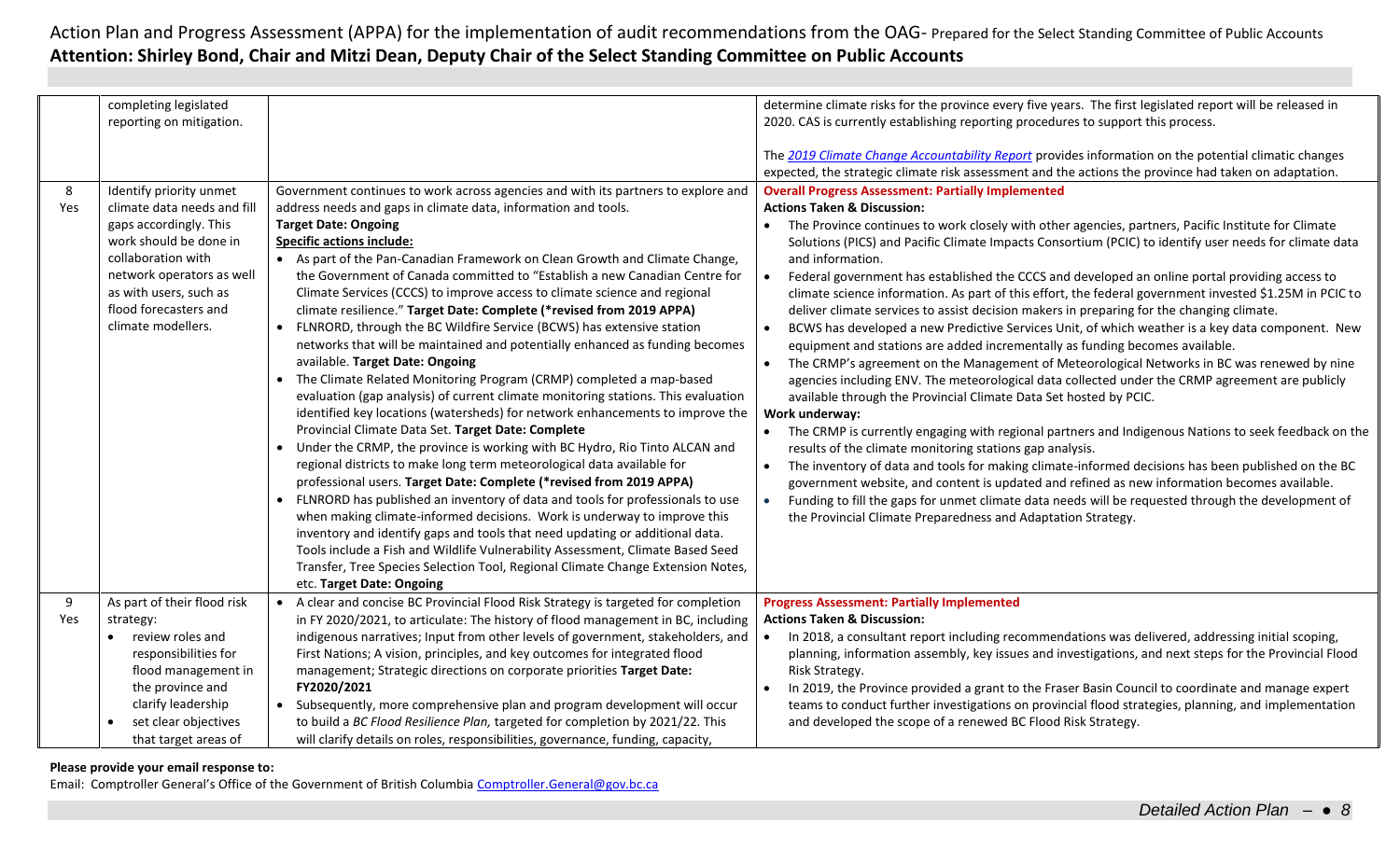|     | high priority and/or<br>high risk<br>link funding<br>$\bullet$<br>allocations to areas of<br>high priority and/or<br>high risk<br>assess current<br>capacity to meet<br>objectives and identify<br>and fill gaps<br>tie flood mitigation<br>$\bullet$<br>funding for local<br>governments to<br>commitments to<br>address risk at the<br>local level | objectives and targets, spatial priorities, as well as the timing and sequencing of<br>integrated flood risk management actions, operations, and projects. Target<br>Date: FY2021/2022<br>EMBC provided approximately \$1M in funding to the Fraser Basin Council to<br>$\bullet$<br>develop a regional flood management strategy for the lower mainland. Phase 2<br>is expected to be completed in 2019. Target Date: Complete (*revised from<br>2019 APPA)<br>• EMBC's Disaster Mitigation Unit (DMU) evaluates project applications for flood<br>mitigation funding programs such as the National Disaster Mitigation Program<br>(NDMP) (~\$75M) and the Community Emergency Preparedness Fund (CEPF)<br>(~\$23M). As part of its evaluation process, DMU has developed evaluation<br>criteria to tie flood mitigation funding for local governments to commitments to<br>address climate risk at the local level. Target Date: Complete (*revised from<br>2019 APPA)<br>• EMBC is leading the update to the BC Flood Response Plan, which will clarify<br>roles & responsibilities for flood response in a changing climate. Target Date:<br>Complete (*revised from 2019 APPA) | During fall and winter 2019/2020, engagements were led to gather input on flood risks from local<br>governments (UBCM Annual Convention); indigenous communities (Indigenous Climate Forum); the<br>public (EMBC Emergency Program Act modernization process; CAS Climate Ready public web portal),<br>as well as other stakeholders (e.g., Fraser Basin Council's Lower Mainland Flood Risk Strategy).<br>For NDMP projects, the DMU has developed a BC Supplemental Questionnaire requiring applicants to<br>indicate how their proposed project will address risk at the local level.<br>The DMU has updated the CEPF application form to include questions that allow the applicant to<br>discuss how the project will address climate risk at the local level.<br>The update of the BC Flood Response Plan to the Provincial Flood Emergency Plan (FEP) has<br>$\bullet$<br>transformed it to a plan that encompasses all four pillars of emergency management and was<br>published in May 2019. A cross-ministry working group was established that also included federal<br>partners, local authorities, and First Nations representation.<br>The Provincial FEP defines the roles and responsibilities of local authorities, First Nations, and<br>Provincial ministries before, during, and after a flooding emergency, is in alignment with the Interim<br>Provincial Disaster Recovery Framework and has been reviewed from a climate adaptation perspective.<br>The Plan reflects the new Provincial Governance Structure, including the Ministers'-Deputies'<br>Emergency Council (M-DEC), Deputy Ministers' Committee on Emergency Management (DMCEM) and<br>Assistant DMCEM.<br>Work underway:<br>The Fraser Basin Council investigations are underway and encompass identified issues such as:<br>governance, forecasting, flood hazard and risk assessment, structural vs. non-structural flood<br>mitigation approaches, partnerships, response, recovery, and resourcing to inform the BC Flood Risk<br>Strategy. |
|-----|------------------------------------------------------------------------------------------------------------------------------------------------------------------------------------------------------------------------------------------------------------------------------------------------------------------------------------------------------|-------------------------------------------------------------------------------------------------------------------------------------------------------------------------------------------------------------------------------------------------------------------------------------------------------------------------------------------------------------------------------------------------------------------------------------------------------------------------------------------------------------------------------------------------------------------------------------------------------------------------------------------------------------------------------------------------------------------------------------------------------------------------------------------------------------------------------------------------------------------------------------------------------------------------------------------------------------------------------------------------------------------------------------------------------------------------------------------------------------------------------------------------------------------------------------|--------------------------------------------------------------------------------------------------------------------------------------------------------------------------------------------------------------------------------------------------------------------------------------------------------------------------------------------------------------------------------------------------------------------------------------------------------------------------------------------------------------------------------------------------------------------------------------------------------------------------------------------------------------------------------------------------------------------------------------------------------------------------------------------------------------------------------------------------------------------------------------------------------------------------------------------------------------------------------------------------------------------------------------------------------------------------------------------------------------------------------------------------------------------------------------------------------------------------------------------------------------------------------------------------------------------------------------------------------------------------------------------------------------------------------------------------------------------------------------------------------------------------------------------------------------------------------------------------------------------------------------------------------------------------------------------------------------------------------------------------------------------------------------------------------------------------------------------------------------------------------------------------------------------------------------------------------------------------------------------------------------------------------------|
| 10  | Create a flood plain and                                                                                                                                                                                                                                                                                                                             | Background - Legislative changes in 2003 and 2004 transferred responsibility for                                                                                                                                                                                                                                                                                                                                                                                                                                                                                                                                                                                                                                                                                                                                                                                                                                                                                                                                                                                                                                                                                                    | <b>Progress Assessment: Partially implemented</b>                                                                                                                                                                                                                                                                                                                                                                                                                                                                                                                                                                                                                                                                                                                                                                                                                                                                                                                                                                                                                                                                                                                                                                                                                                                                                                                                                                                                                                                                                                                                                                                                                                                                                                                                                                                                                                                                                                                                                                                    |
| Yes | hazard mapping program                                                                                                                                                                                                                                                                                                                               | developing flood and hazard maps from the province to local governments. Since                                                                                                                                                                                                                                                                                                                                                                                                                                                                                                                                                                                                                                                                                                                                                                                                                                                                                                                                                                                                                                                                                                      | <b>Work Underway:</b>                                                                                                                                                                                                                                                                                                                                                                                                                                                                                                                                                                                                                                                                                                                                                                                                                                                                                                                                                                                                                                                                                                                                                                                                                                                                                                                                                                                                                                                                                                                                                                                                                                                                                                                                                                                                                                                                                                                                                                                                                |
|     | that:<br>incorporates the<br>$\bullet$                                                                                                                                                                                                                                                                                                               | then, the role of the Province has been to provide guidelines for local governments<br>to consider, technical support, and funding when it becomes available.                                                                                                                                                                                                                                                                                                                                                                                                                                                                                                                                                                                                                                                                                                                                                                                                                                                                                                                                                                                                                       | LiDAR acquisition program is continuing to make progress in coverage and expanded areas are being<br>considered (e.g., Nicola Valley).                                                                                                                                                                                                                                                                                                                                                                                                                                                                                                                                                                                                                                                                                                                                                                                                                                                                                                                                                                                                                                                                                                                                                                                                                                                                                                                                                                                                                                                                                                                                                                                                                                                                                                                                                                                                                                                                                               |
|     | effects of climate<br>change and land-use<br>change<br>provides mapping<br>standards with<br>ongoing updates has<br>expertise available for<br>local governments to<br>draw upon                                                                                                                                                                     | Current mapping guidelines will be reviewed every 10 years (or when<br>$\bullet$<br>substantial new science dictates) to ensure effects of climate change are<br>properly considered. Target Date: Ongoing<br>Through funding support from EMBC, GeoBC is conducting and assisting with<br>Light Detection and Ranging (LIDAR) mapping for Vancouver Island (planned),<br>the Lower Mainland (complete), the Okanagan (complete), and the Kootenays<br>(planned). Target Date: Fall 2021<br>Floodplain mapping will be considered in the Provincial Flood Risk Strategy<br>$\bullet$<br>(see rec. #9) and BC's Climate Preparedness and Adaptation Strategy (rec. #2).<br>Target Date: 2020-22                                                                                                                                                                                                                                                                                                                                                                                                                                                                                      | Several provincial and federal funding programs have been established to provide funding for local<br>$\bullet$<br>governments to undertake floodplain mapping, but the efforts by local government to date are not<br>adequate to replace the outdated floodplain maps currently in use by the majority of the province. The<br>flood risk strategy (rec. #9) will review the adequacy and decision of local governments to provide<br>floodplain mapping.<br>The Province has contracted Fraser Basin Council (FBC) to review the status, inventory, and adequacy<br>$\bullet$<br>of floodplain mapping in BC. In addition, FBC will review the ability and efficiency of local governments<br>to be responsible for floodplain mapping.<br>The Province is reviewing the need to develop Provincial guidelines in addition to the established<br>professional practice guidelines for floodplain mapping including participating in establishing<br>requirements for standardization of flood mapping practices in Canada with the federal government.                                                                                                                                                                                                                                                                                                                                                                                                                                                                                                                                                                                                                                                                                                                                                                                                                                                                                                                                                                            |

**Please provide your email response to:**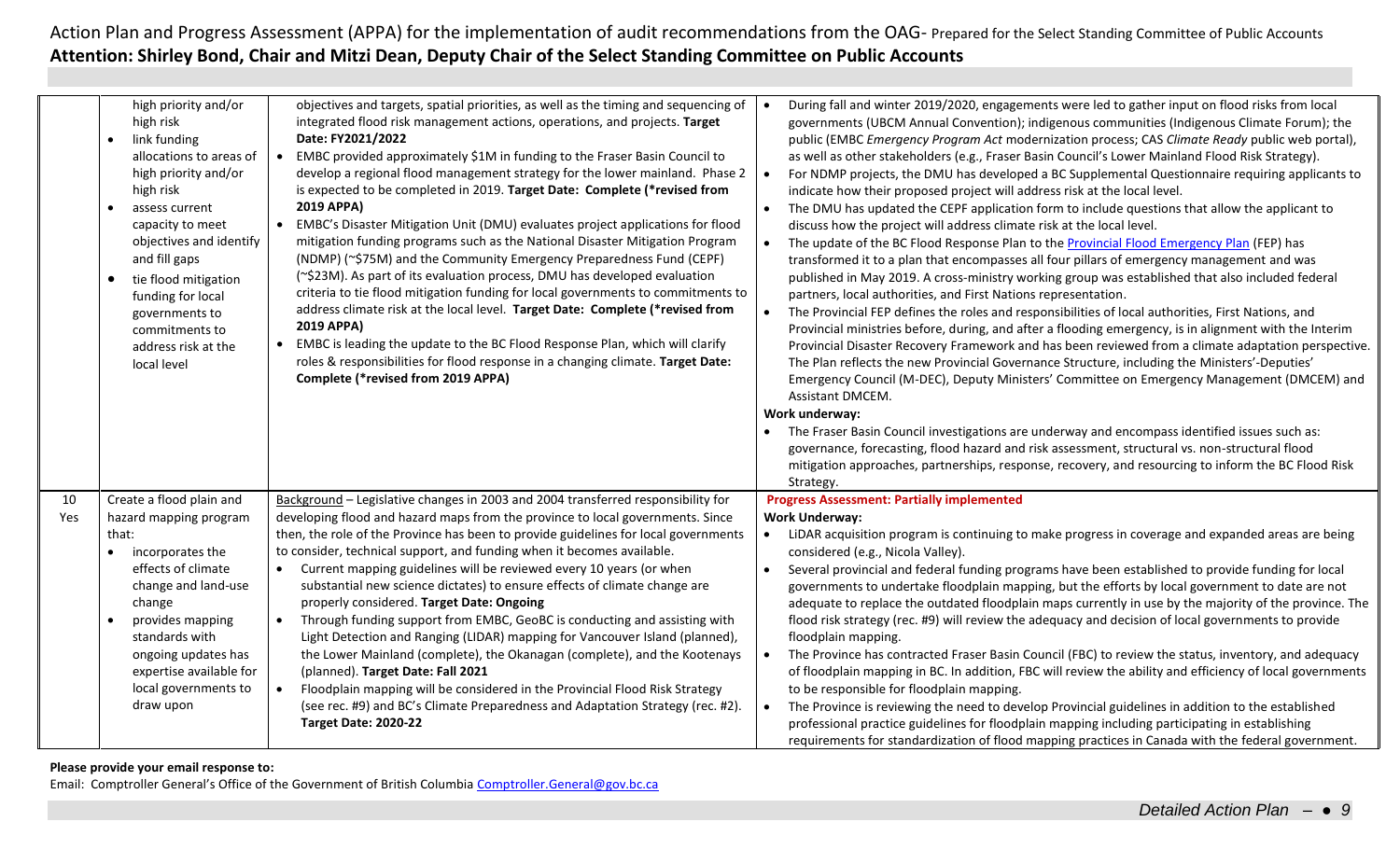|           |                                                                                                           |                                                                                                                                                                                                                                                                                                                                                                                                                                              | The Province and the federal government are discussing the recent federal Minister Wilkinson<br>Mandate Letter which included the commitment to 'Work with the Minister of Natural Resources and<br>provinces and territories to complete all flood maps in Canada'. The Province will work with the federal<br>government to explore a sustainable floodplain mapping program in BC and the requirements for<br>standardized flood mapping practices across Canada.                                                                                                                                                           |
|-----------|-----------------------------------------------------------------------------------------------------------|----------------------------------------------------------------------------------------------------------------------------------------------------------------------------------------------------------------------------------------------------------------------------------------------------------------------------------------------------------------------------------------------------------------------------------------------|--------------------------------------------------------------------------------------------------------------------------------------------------------------------------------------------------------------------------------------------------------------------------------------------------------------------------------------------------------------------------------------------------------------------------------------------------------------------------------------------------------------------------------------------------------------------------------------------------------------------------------|
| 11<br>Yes | Conduct and support<br>research into climate                                                              | FLNRORD has an existing research program. BC Wildfire Service (BCWS)<br>continues to collaborate with the Western Partnership for Wildland Fire                                                                                                                                                                                                                                                                                              | <b>Progress Assessment: Substantially Implemented</b><br><b>Actions Taken &amp; Discussion:</b>                                                                                                                                                                                                                                                                                                                                                                                                                                                                                                                                |
|           | change and wildfire                                                                                       | Science, the Canadian Forest Service, and B.C. academics on research. Pan-                                                                                                                                                                                                                                                                                                                                                                   | BC has undertaken an inventory of research, initiated the development of a database and has<br>$\bullet$                                                                                                                                                                                                                                                                                                                                                                                                                                                                                                                       |
|           | behaviour and incorporate                                                                                 | Canadian research is currently under development through the National                                                                                                                                                                                                                                                                                                                                                                        | identified local research gaps for action. Additionally, BC contributed to the development of the                                                                                                                                                                                                                                                                                                                                                                                                                                                                                                                              |
|           | findings into BC Wildfire<br>Service planning.                                                            | Blueprint on Wildland Fire Science. BCWS is developing a database of<br>research to help identify gaps and opportunities. Target Date: Ongoing                                                                                                                                                                                                                                                                                               | Blueprint for Science and is working with partners to advance research within BC, western Canada and<br>nationally. Our research priorities are aligned with the BCWS strategic direction and are reflected as                                                                                                                                                                                                                                                                                                                                                                                                                 |
|           |                                                                                                           | To expand its research capacity, the BCWS has hired a research coordinator<br>$\bullet$                                                                                                                                                                                                                                                                                                                                                      | such in the Strategic Plan.                                                                                                                                                                                                                                                                                                                                                                                                                                                                                                                                                                                                    |
|           |                                                                                                           | and is working with the federal and provincial governments on the National<br>Blueprint for Wildland Fire Science. The research coordinator will set the<br>foundation for BC's participation for further research through the cross-<br>Canada Blueprint and interact between the various research entities. Target<br>Date: Complete (*revised from 2019 APPA)                                                                             | BCWS hired a Research and Innovation Senior Officer over a year ago and has also created additional<br>capacity through a Research Officer and 3 Research Analysts. Through the Western Partnership and<br>collaboration with other National/Federal agencies, BCWS has benefited from cross-jurisdictional<br>research to support our priorities. BCWS has also partnered with EMBC, Jobs, Economic Development<br>and Competitiveness (JTT) and Information, Innovation and Technology (IIT) and other Emergency<br>Management agencies to advance Research and Innovation through the Emergency Management Tech<br>Cluster. |
|           |                                                                                                           |                                                                                                                                                                                                                                                                                                                                                                                                                                              | Work underway:                                                                                                                                                                                                                                                                                                                                                                                                                                                                                                                                                                                                                 |
|           |                                                                                                           |                                                                                                                                                                                                                                                                                                                                                                                                                                              | BCWS continues to identify opportunities for research collaboration as it aligns with the Blueprint for<br>Science and has specifically initiated research projects tied to presumptive diseases (i.e., wildland<br>firefighter smoke inhalation impacts) and psychological and physiological impacts (i.e., wildland<br>firefighter stress and fatigue). BCWS has partnered with a number of Universities, such as; UBC, UoA,<br>UNBC, Laurentian, and others in collaboration through the Western Partnership.                                                                                                               |
| 12        | Create an overall strategy                                                                                | The Province has completed a review into the wildfires (and floods) of 2017.                                                                                                                                                                                                                                                                                                                                                                 | <b>Progress Assessment: Partially Implemented</b>                                                                                                                                                                                                                                                                                                                                                                                                                                                                                                                                                                              |
| Yes       | to address hazardous fuel                                                                                 | Internal reviews of the 2017 wildfire season are also underway. BCWS is                                                                                                                                                                                                                                                                                                                                                                      | <b>Actions Taken &amp; Discussion:</b>                                                                                                                                                                                                                                                                                                                                                                                                                                                                                                                                                                                         |
|           | risks that:<br>Uses a risk-based                                                                          | implementing new structures to incorporate the recommendations into                                                                                                                                                                                                                                                                                                                                                                          | • The Abbott Chapman Report and After Action Reviews have been completed, and recommendations                                                                                                                                                                                                                                                                                                                                                                                                                                                                                                                                  |
|           | approach when<br>allocating funds to<br>reduce wildfire hazard<br>Ties wildfire<br>mitigation funding for | programs and procedures. BCWS is also working with Emergency<br>Management BC to advance preparedness and cooperation during fire (and<br>flood) events. Target Date: Ongoing<br>The province is taking immediate steps to develop a comprehensive wildfire<br>$\bullet$<br>risk reduction strategy, with a specific focus on prevention, preparedness and<br>fuel reduction. Prioritization will occur by key value, with objectives around | are currently being implemented. While some recommendations were implemented immediately,<br>many require detailed analysis or approvals prior to implementation. An Executive Lead and office has<br>been initiated under EMBC to assist with coordination of work under the After Action Reviews. The<br>target date for receiving the Independent After Action Review has been met, while implementation will<br>continue for several years. BCWS has adopted a continuous improvement model, to capture lessons<br>learned from subsequent After Action reviews, and to increase the effectiveness of the substantive      |
|           | local governments to                                                                                      | resilience. Work is also underway to improve risk management. Target Date:                                                                                                                                                                                                                                                                                                                                                                   | changes implemented                                                                                                                                                                                                                                                                                                                                                                                                                                                                                                                                                                                                            |
|           | commitments to                                                                                            | Ongoing                                                                                                                                                                                                                                                                                                                                                                                                                                      | • BCWS has hired a Director, Partnerships and Indigenous Relations has built and resourced a new                                                                                                                                                                                                                                                                                                                                                                                                                                                                                                                               |
|           | address risk at the<br>local level                                                                        |                                                                                                                                                                                                                                                                                                                                                                                                                                              | structure to increase and maintain engagement with Indigenous persons, communities and<br>stakeholders.                                                                                                                                                                                                                                                                                                                                                                                                                                                                                                                        |

### **Please provide your email response to:**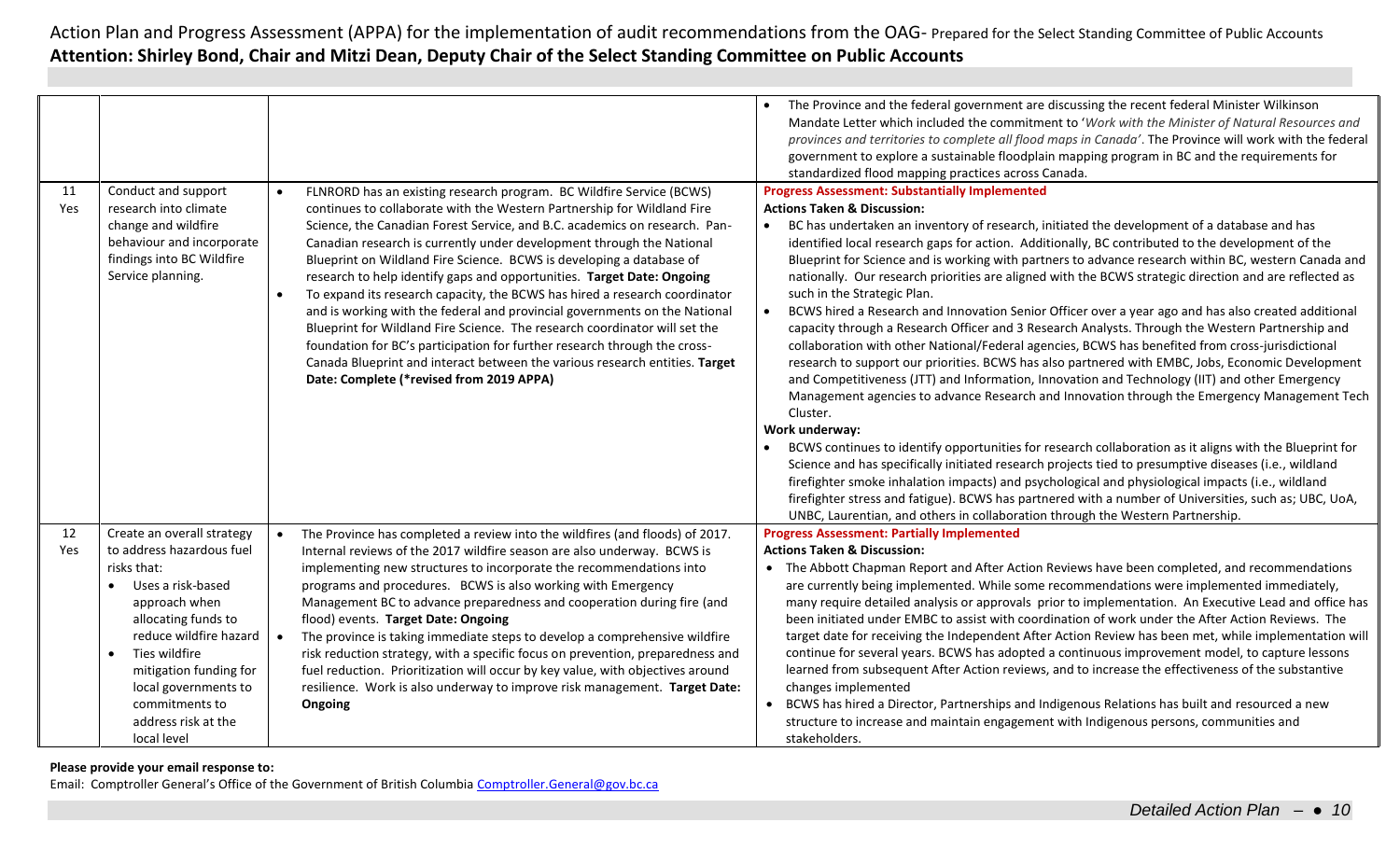| BCWS has hired a senior manager to coordinate stakeholder engagement and<br>work specifically with First Nations, which includes the incorporation of<br>traditional knowledge. Target Date: Complete (*revised from 2019 APPA)<br>The Province has made \$235M available through the Forest Enhancement<br>Society of BC (FESBC) to enhance forest health, ecosystems and wildfire<br>prevention. Target Date: Ongoing<br>FLNRORD regularly undertakes ecosystem restoration works and rehabilitation<br>of Crown land impacted by wildfires (and flooding). Target Date: Ongoing<br>Since 2004, over \$78M has been made available through the Strategic Wildfire<br>Prevention Initiative (SWPI) to local authorities and First Nations to undertake<br>community wildfire planning, fuel treatments and FireSmart activities in the<br>wildland urban interface (WUI). Target Date: Complete (*revised from 2019<br>APPA)<br>The results of the provincial review of 2017 wildfire and flood response will<br>inform increased coordination between the UBCM Community Wildfire<br>Protection Plan funding stream, FES and other funding sources and to ensure<br>smoother function for local governments. Target Date: Complete / Ongoing<br>(*revised from 2019 APPA)<br>The new Wildfire Resiliency Initiative (WRI) was announced in the 2018 budget<br>and will provide funding to local authorities and Indigenous Communities for<br>the development and implementation of community fire risk, prevention and<br>response plans. The WRI has been structured to incorporate<br>recommendations from the 2017 flood and fire after action reviews. The WRI<br>also provides funding to identify and address landscape level provincial<br>priorities to support economic, environmental and forest resiliency based on | • BCWS has launched the new Community Resiliency Investment Initiative (CRI) to support indigenous<br>and non-indigenous communities in B.C. to become more resilient to the impacts of wildfire. This is<br>achieved by providing funding for a broad suite of eligible activities that fall within the seven FireSmart<br>disciplines. In addition, the CRI program is also focused on activities to reduce the impacts of wildfire to<br>critical infrastructure and mitigate economic disruption; prioritizing communications, energy, and<br>transportation networks.<br>The new CRI was designed to streamline funding sources and application techniques. BCWS, in<br>conjunction with UBCM and First Nations Emergency Services Society, are consulting with communities<br>to improve the Community Wildfire Protection Plan process in BC.<br>• The SWPI program has been transitioned to the CRI that provides funding for a greater range of works<br>and targets projects of provincial significance as well as communities and First Nations.<br>Work underway:<br>• The Province is working on the development of a comprehensive wildfire risk reduction strategy. The<br>cornerstone of the strategy is the development of the CRI.<br>BCWS is developing a new Cultural and Prescribed Fire Program to guide the implementation of<br>prescribed fire strategies to mitigate wildfire threat and improve ecosystem health and vitality.<br>• The Province continues to work with the Forest Enhancement Society to provide funding for wildfire<br>mitigation initiatives.<br>The Province continues to undertake ecosystem restoration works and rehabilitation as part of the<br>wildfire and freshet recovery process. |
|-----------------------------------------------------------------------------------------------------------------------------------------------------------------------------------------------------------------------------------------------------------------------------------------------------------------------------------------------------------------------------------------------------------------------------------------------------------------------------------------------------------------------------------------------------------------------------------------------------------------------------------------------------------------------------------------------------------------------------------------------------------------------------------------------------------------------------------------------------------------------------------------------------------------------------------------------------------------------------------------------------------------------------------------------------------------------------------------------------------------------------------------------------------------------------------------------------------------------------------------------------------------------------------------------------------------------------------------------------------------------------------------------------------------------------------------------------------------------------------------------------------------------------------------------------------------------------------------------------------------------------------------------------------------------------------------------------------------------------------------------------------------------------------------------------------------------------------|---------------------------------------------------------------------------------------------------------------------------------------------------------------------------------------------------------------------------------------------------------------------------------------------------------------------------------------------------------------------------------------------------------------------------------------------------------------------------------------------------------------------------------------------------------------------------------------------------------------------------------------------------------------------------------------------------------------------------------------------------------------------------------------------------------------------------------------------------------------------------------------------------------------------------------------------------------------------------------------------------------------------------------------------------------------------------------------------------------------------------------------------------------------------------------------------------------------------------------------------------------------------------------------------------------------------------------------------------------------------------------------------------------------------------------------------------------------------------------------------------------------------------------------------------------------------------------------------------------------------------------------------------------------------------------------------------------------------------------------------|
| risk. Target Date: Complete (*revised from 2019 APPA)                                                                                                                                                                                                                                                                                                                                                                                                                                                                                                                                                                                                                                                                                                                                                                                                                                                                                                                                                                                                                                                                                                                                                                                                                                                                                                                                                                                                                                                                                                                                                                                                                                                                                                                                                                             |                                                                                                                                                                                                                                                                                                                                                                                                                                                                                                                                                                                                                                                                                                                                                                                                                                                                                                                                                                                                                                                                                                                                                                                                                                                                                                                                                                                                                                                                                                                                                                                                                                                                                                                                             |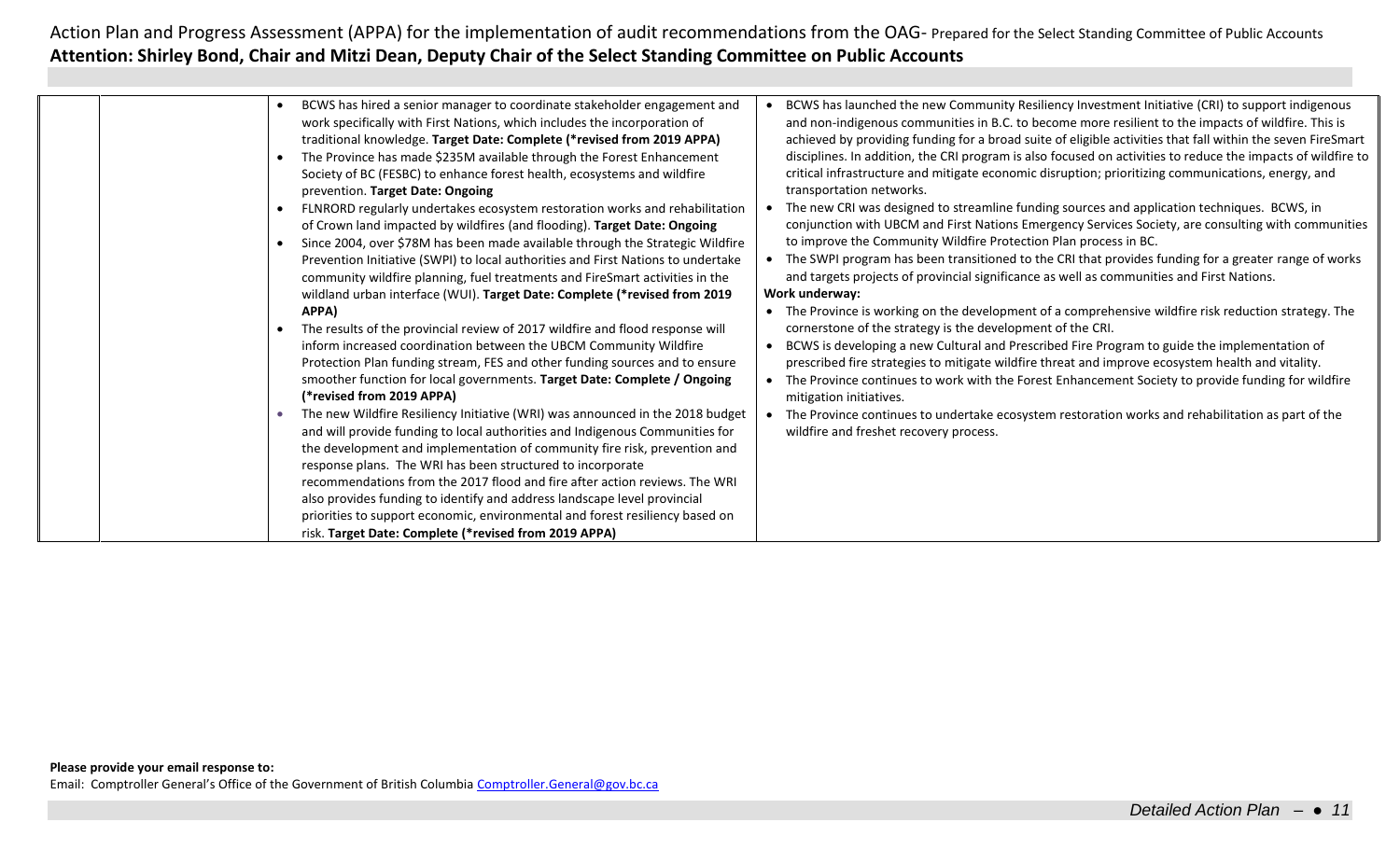| Create additional<br>13<br>educational materials and<br>Yes<br>incentives for the public<br>that focus on behavioural<br>change to reduce wildfire<br>hazard.                                                                         | • BCWS has initiated BC FireSmart Committee (BCWS, UBCM, Fire Commissioner,<br>Fire Chiefs, FN Social Services, Academia). The new engagement and<br>communications specialist is helping BCWS create additional educational<br>materials, policy material, workshops, and public education campaigns to<br>increase awareness and education. Target Date: Ongoing<br>• PreparedBC, EMBC's public education program, is incorporating climate change<br>into its core materials as part of a staged refresh, including the Wildfire<br>Preparedness Guide (released last July) and the Flood Preparedness Guide<br>(planned for release this spring 2020). In addition, climate change is raised in<br>the refreshed Master of Disaster program that launched in fall of 2019 and<br>targets grades 4 to 8. Target Date: 2020<br>• BCWS, in collaboration with provincial and territorial colleagues continues to<br>lead the implementation of the Canadian Wildland Fire Strategy (CWFS) and<br>Investment Strategy to advance wildfire resiliency and integration including<br>climate change, research, landscape level planning, public education and<br>awareness and response capacity. Target Date: Ongoing | <b>Progress Assessment: Partially Implemented</b><br><b>Actions Taken &amp; Discussion:</b><br>The BC FireSmart Committee is focussing on public education, engagement and incentives for<br>participation in the seven disciplines of FireSmart. Funding supports for FireSmart investments are<br>included within the CRI. The BC FireSmart Committee has adopted a phased approach and will<br>continue to expand efforts and priorities as the committee matures.<br>The new Wildfire Preparedness Guide was released in July 2019. Updates to the Flood Preparedness<br>$\bullet$<br>Guide and a refresh of the Master of Disaster classroom program were also completed. An update to<br>remaining PreparedBC materials will include a climate change perspective. An advisory group of<br>subject matter experts will be created including representatives from CAS.<br>BCWS continues to co-chair the implementation of the Canadian Wildland Fire Strategy (CWFS) with<br>NRCan. In 2018, the Federal government included wildfire mitigation works (natural infrastructure) as<br>an eligible expense under the new Disaster Mitigation Adaptation Fund under Infrastructure Canada.<br>BC and the other Provinces and Territories continue to work with the federal government to advance<br>the CWFS.<br>In 2019, the Canadian Council of Forest Ministers (CCFM) endorsed a "whole of government" approach<br>to transform wildland fire management in Canada. BC and the other Provinces and Territories<br>continue to work with the federal government to increase integration as a mechanism to advance the<br>objectives within the CWFS. |
|---------------------------------------------------------------------------------------------------------------------------------------------------------------------------------------------------------------------------------------|---------------------------------------------------------------------------------------------------------------------------------------------------------------------------------------------------------------------------------------------------------------------------------------------------------------------------------------------------------------------------------------------------------------------------------------------------------------------------------------------------------------------------------------------------------------------------------------------------------------------------------------------------------------------------------------------------------------------------------------------------------------------------------------------------------------------------------------------------------------------------------------------------------------------------------------------------------------------------------------------------------------------------------------------------------------------------------------------------------------------------------------------------------------------------------------------------------------------|-------------------------------------------------------------------------------------------------------------------------------------------------------------------------------------------------------------------------------------------------------------------------------------------------------------------------------------------------------------------------------------------------------------------------------------------------------------------------------------------------------------------------------------------------------------------------------------------------------------------------------------------------------------------------------------------------------------------------------------------------------------------------------------------------------------------------------------------------------------------------------------------------------------------------------------------------------------------------------------------------------------------------------------------------------------------------------------------------------------------------------------------------------------------------------------------------------------------------------------------------------------------------------------------------------------------------------------------------------------------------------------------------------------------------------------------------------------------------------------------------------------------------------------------------------------------------------------------------------------------------------------------------------------|
| 14<br>Complete its work on a<br>Yes<br>proactive drought<br>management strategy,<br>including an assessment of<br>potential risks to the<br>province's water<br>resources, and efficacy of<br>potential strategies to<br>manage them. | Actions completed, underway, or planned to support Drought Strategy<br>development include:<br>Evaluation of the current status of provincial drought preparedness and<br>response processes;<br>Assessment of drought risks and vulnerabilities in BC, including to water<br>resources;<br>Identification of policies and programs that would enhance provincial<br>$\bullet$<br>government drought preparedness and response and increase the capacity of<br>communities, Indigenous peoples, businesses, and industries to prepare for<br>and respond to drought.<br>Engagement with Indigenous groups, stakeholders and government, and<br>$\bullet$<br>finalization of the strategy;<br>Target Date: TBD Pending resourcing decisions (*revised from 2019 APPA).                                                                                                                                                                                                                                                                                                                                                                                                                                               | <b>Progress Assessment: Partially Implemented</b><br><b>Actions Taken &amp; Discussion:</b><br>An annual review of provincial drought response is standard procedure as part of an ongoing cycle of<br>business improvement (FLNRORD and ENV).<br>Internal engagement identified existing policies and programs to address drought response and<br>$\bullet$<br>preparedness, gaps, and additional actions. Input from this process was synthesized in a draft Drought<br>Strategy reviewed by the Interagency Drought Working Group (IADWG). Recommendations address:<br>risk assessment; data and knowledge; government and community capacity; supply and demand<br>management; and water for aquatic ecosystems.<br>ENV has synthesized information about climate change impacts on hydrological systems in B.C. and on<br>$\bullet$<br>periods of low streamflow, the economic impacts of drought in B.C., has developed two drought<br>scenarios, and elicited expert opinion on the likelihood and consequences of these scenarios to better<br>understand provincial drought risk. These assessment outputs were released in 2019.<br>Work underway:<br>ENV continues to monitor Water Sustainability Act (WSA) implementation to identify the need for new<br>$\bullet$<br>WSA provisions or operational policies to support drought response, preparedness, mitigation and<br>recovery.                                                                                                                                                                                                                                                           |

### **Please provide your email response to:**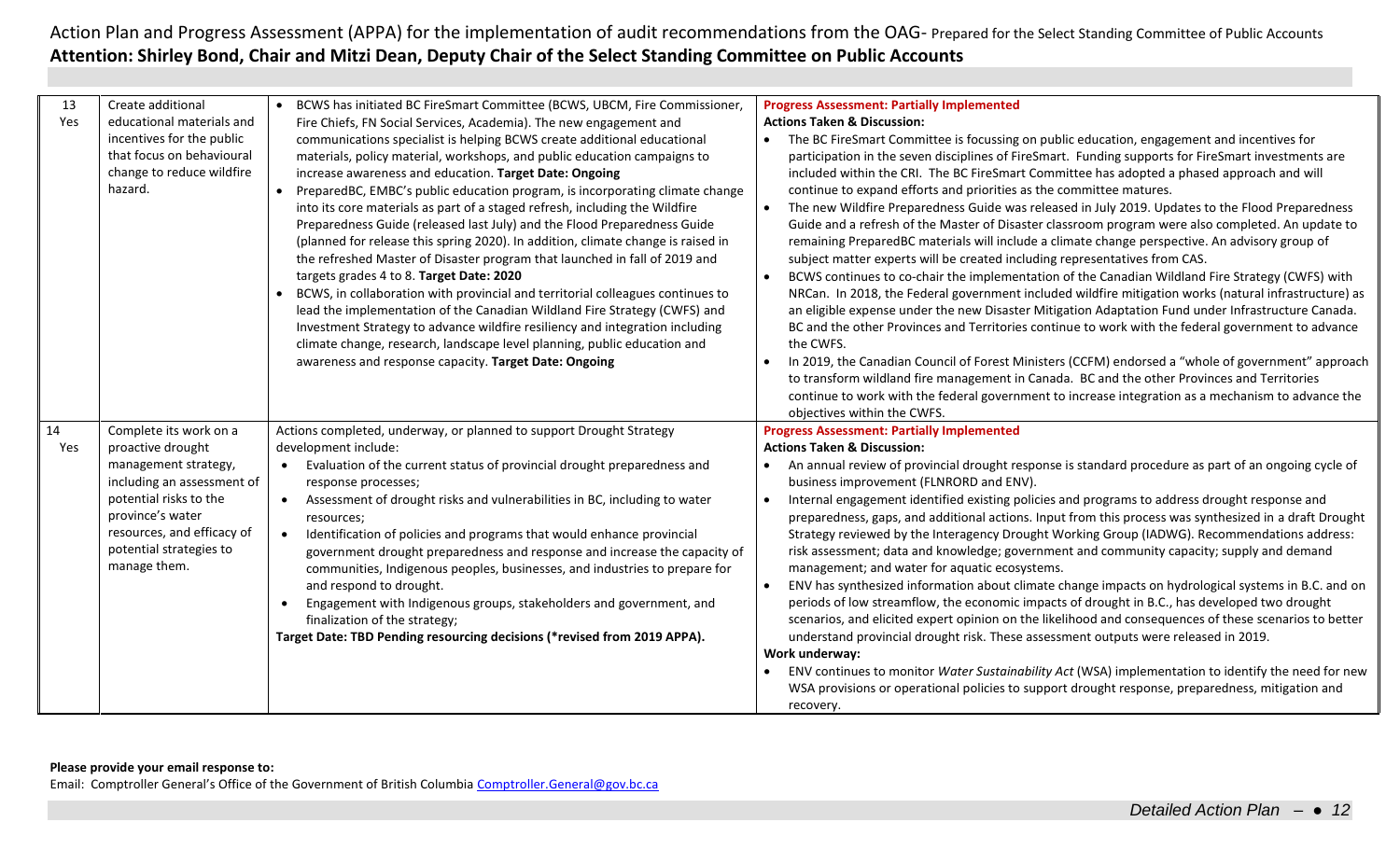|           |                                                                                                                                                                |                                                                                                                                                                                                                                                                                                                                                                                                                                                                                                                                                                                                                                                                                                                                                                                                                                                                                                                                                                                                                                                                                                                                                                                                                                                              | Finalization of a Drought Strategy will require further interagency collaboration and a commitment to<br>resourcing. ENV and FLNRORD are looking for an effective cross-agency mechanism through which to<br>advance internal engagement, as the IADWG last met in 2018.<br>Indigenous engagement was identified as a priority in 2018 and is being integrated with engagement<br>on water policy and climate change adaptation planning. ENV is working with the First Nations<br>Fisheries Council to develop a framework for Indigenous engagement on water policy.<br>Identifying actions to improve the provincial hydrometric network<br>Developing additional regulatory tools under the WSA to increase capacity for adaptive management.<br>ENV is exploring the potential of aquifer storage and release as an alternative water storage<br>mechanism.<br>Drought initiatives will be incorporated in to the provincial Climate Preparedness and Adaptation<br>Strategy.                                                                                                                                                                                                                                                                                                                                                                                                                                                                                                                                                                                                                                                                                                                                                                                                                                                                                                                                                                                                                                                                                                                                                                                                                                                                        |
|-----------|----------------------------------------------------------------------------------------------------------------------------------------------------------------|--------------------------------------------------------------------------------------------------------------------------------------------------------------------------------------------------------------------------------------------------------------------------------------------------------------------------------------------------------------------------------------------------------------------------------------------------------------------------------------------------------------------------------------------------------------------------------------------------------------------------------------------------------------------------------------------------------------------------------------------------------------------------------------------------------------------------------------------------------------------------------------------------------------------------------------------------------------------------------------------------------------------------------------------------------------------------------------------------------------------------------------------------------------------------------------------------------------------------------------------------------------|-----------------------------------------------------------------------------------------------------------------------------------------------------------------------------------------------------------------------------------------------------------------------------------------------------------------------------------------------------------------------------------------------------------------------------------------------------------------------------------------------------------------------------------------------------------------------------------------------------------------------------------------------------------------------------------------------------------------------------------------------------------------------------------------------------------------------------------------------------------------------------------------------------------------------------------------------------------------------------------------------------------------------------------------------------------------------------------------------------------------------------------------------------------------------------------------------------------------------------------------------------------------------------------------------------------------------------------------------------------------------------------------------------------------------------------------------------------------------------------------------------------------------------------------------------------------------------------------------------------------------------------------------------------------------------------------------------------------------------------------------------------------------------------------------------------------------------------------------------------------------------------------------------------------------------------------------------------------------------------------------------------------------------------------------------------------------------------------------------------------------------------------------------------------------------------------------------------------------------------------------------------|
| 15<br>Yes | Assess more fully the<br>challenges facing local<br>governments around<br>climate change<br>adaptation, identify<br>priority areas and act on<br>the findings. | Review the range of local government climate adaptation challenges, building on:<br>Work done by the joint UBCM-Province Green Communities Committee (GCC)<br>Adaptation Working Group in 2017.<br>In-house knowledge<br>Work currently being done in the context of policy fellow research on potential<br>for planning and land use strategies to improve community resilience to flood<br>and wildfire hazards<br>MAH participation in cross-ministry committees and working groups<br>Share the results of this review with the GCC. Target Date: Spring 2020 (*revised<br>from 2019 APPA)<br>The results of the in-house review were considered by the GCC Adaptation Working<br>Group in 2019 and their recommendations, including priorities, will be provided to<br>the GCC for consideration. Target Date: Spring 2020 (*revised from 2019 APPA)<br>MAH anticipates that specific initiatives to address the challenges identified by<br>local governments and priorities to support further action will also be identified<br>through the work of the UBCM Special Committee on Climate Action and the<br>Province's Climate Preparedness and Adaptation Strategy process that is being led<br>by CAS. Target Date: 2021 (*revised from 2019 APPA) | <b>Overall Progress Assessment: Partially Implemented</b><br><b>Actions Taken &amp; Discussion:</b><br>An in-house review of previously identified potential adaptation challenges and ideas was completed.<br>MAH engaged with the GCC Adaptation Working Group (AWG) in 2019 to discuss the results of this<br>review and revisit the AWG's earlier recommendations. The 2019 AWG included representatives from<br>a range of local governments, academia and professional associations. The engagement included a<br>review, updating and prioritizing of previously identified proposals which helped inform MAH's<br>submission to the Province's Climate Change Preparedness and Adaptation Strategy Discussion Paper.<br>It is anticipated that they may also be shared with the UBCM Special Committee on Climate Action.<br>A Mitacs fellow's draft report on opportunities for reducing flood and wildfire risks in BC has been<br>completed and is being considered by MAH. Recommendations from the draft report are being<br>considered in adaptation and emergency management related initiatives (e.g. the Province's Climate<br>Change Preparedness and Adaptation Strategy process; Emergency Management BC's initiative to<br>modernize the Emergency Program Act).<br><b>Work Underway:</b><br>The updated recommendations for the GCC AWG will be provided to the GCC in early 2020 for their<br>$\bullet$<br>consideration.<br>• The results of this review and the WG's recommendations are informing MAH's input to the Province's<br>Climate Preparedness and Adaptation Strategy Discussion Paper that is being developed by CAS.<br>MAH staff continue to participate in a variety of cross-government/agency committees and working<br>groups related to adaptation and resilience (e.g. the Provincial Climate Change Preparedness and<br>Adaptation Strategy process; BC Flood Risk Strategy; the Water Objectives Steering Committee; BC<br>Hazard, Risk Vulnerability Analysis tool; and the UBCM Special Committee on Climate Action). Most of<br>this work is on an ongoing basis. The information gained from these interactions is informing a variety<br>of adaptation related work being undertaken by the ministry. |

### **Please provide your email response to:**